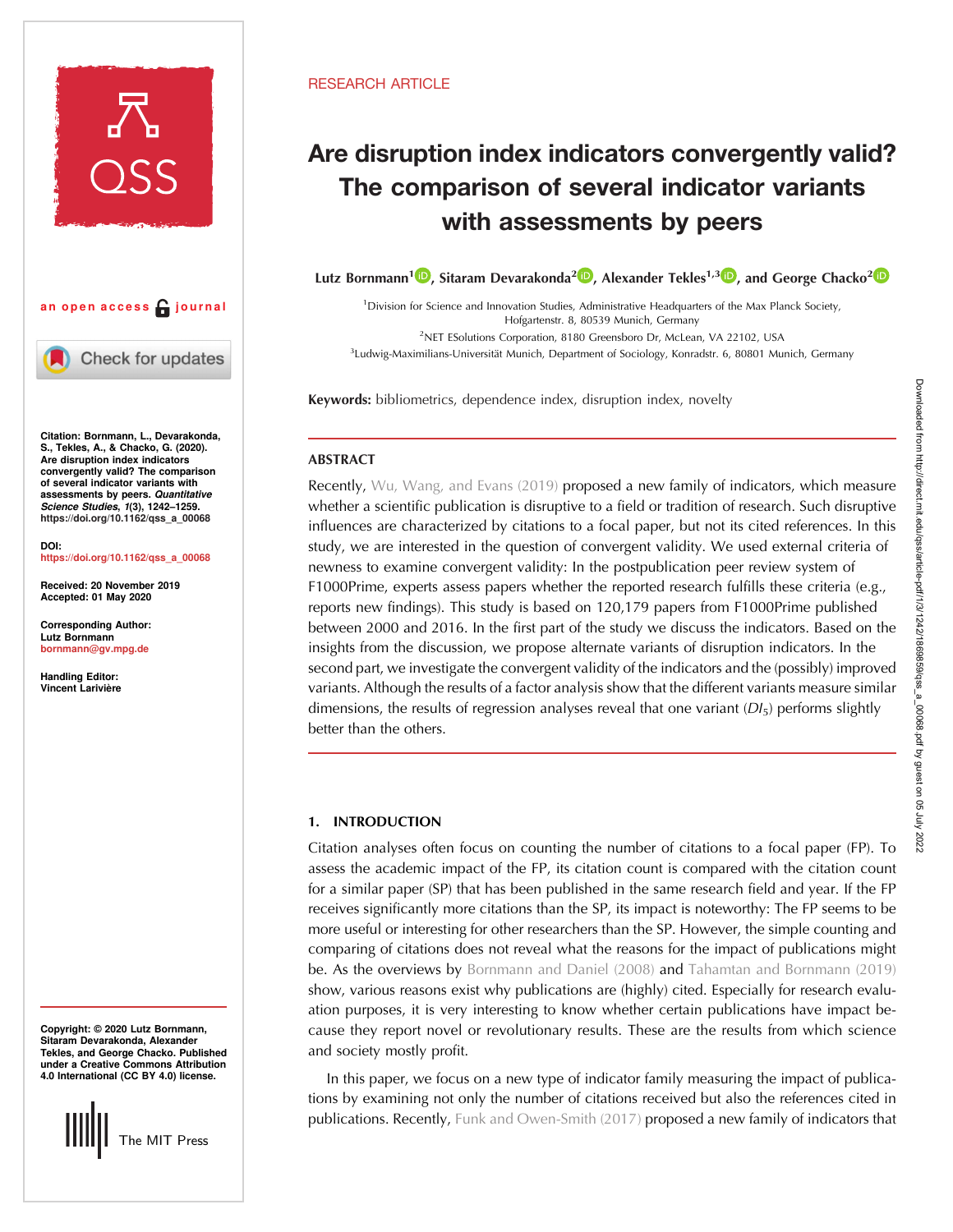measure the disruptive potential of patents. [Wu et al. \(2019\)](#page-17-0) transferred the conceptual idea to publication data by measuring whether an FP disrupts a field or tradition of research (see also a similar proposal in [Bu, Waltman, & Huang, 2019](#page-16-0)). [Azoulay \(2019\)](#page-16-0) describes the so-called disruption index proposed by [Wu et al. \(2019\)](#page-17-0) as follows: "When the papers that cite a given article also reference a substantial proportion of that article's references, then the article can be seen as consolidating its scientific domain. When the converse is true—that is, when future citations to the article do not also acknowledge the article's own intellectual forebears—the article can be seen as disrupting its domain" (p. 331).

We are interested in the question of whether disruption indicators are convergently valid with assessments by peers. The current study has two parts: In the first part, we discuss the indicators introduced by [Wu et al. \(2019\)](#page-17-0) and [Bu et al. \(2019\)](#page-16-0) and identify possible limitations. Based on the insights from the discussion, we propose alternate variants of disruption indicators. In the second part, we investigate the convergent validity of the indicators proposed by Wu et al.  $(2019)$  and Bu et al.  $(2019)$  and the (possibly) improved variants. We used an external criterion of newness, which is available at the paper level for a large paper set: tags (e.g., "new finding") assigned to papers by peers expressing newness.

Convergent validity asks "to what extent does a bibliometric exercise exhibit externally convergent and discriminant qualities? In other words, does the indicator satisfy the condition that it is positively associated with the construct that it is supposed to be measuring? The criteria for convergent validity would not be satisfied in a bibliometric experiment that found little or no correlation between, say, peer review grades and citation measures" ([Rowlands, 2018\)](#page-17-0). The analyses are intended to identify the indicator (variant) that is more strongly related to assessments by peers (concerning newness) than other indicators.

# 2. INDICATORS MEASURING DISRUPTION

The new family of indicators measuring disruption has been developed based on the previous introduction of another indicator family measuring novelty. Research on the novelty indicator family is based on the view of research as a "problem solving process involving various combinatorial aspects so that novelty comes from making unusual combinations of preexisting components" [\(Wang, Lee, & Walsh, 2018](#page-17-0), p. 1074). [Uzzi, Mukherjee, et al. \(2013\)](#page-17-0) analyzed cited references, and investigated whether referenced journal pairs in papers are atypical or not. Papers with many atypical journal pairs were denoted as papers with high novelty potential. The authors argue that highly cited papers are not only highly novel but also very conventionally oriented. In a related study, [Boyack and Klavans \(2014\)](#page-16-0) reported strong disciplinary and journal effects in inferring novelty.

In recent years, [Lee, Walsh, and Wang \(2015\)](#page-17-0) proposed an adapted version of the novelty measure proposed by [Uzzi et al. \(2013\)](#page-17-0), [Wang, Veugelers, and Stephan \(2017\),](#page-17-0) and [Stephan,](#page-17-0) [Veugelers, and Wang \(2017\)](#page-17-0) introduced a novelty measure focusing on publications with great potential of being novel by identifying new journal pairs (instead of atypical pairs). A different approach is used by [Boudreau, Guinan, et al. \(2016\)](#page-16-0) and [Carayol, Lahatte, and](#page-16-0) [Llopis \(2017\),](#page-16-0) who used unusual combinations of keywords for measuring novelty. Other stud-ies in the area of measuring novelty have been published by [Foster, Rzhetsky, and Evans](#page-16-0) [\(2015\)](#page-16-0), [Mairesse and Pezzoni \(2018\)](#page-17-0), [Bradley, Devarakonda, et al. \(2020\),](#page-16-0) and [Wagner,](#page-17-0) [Whetsell, and Mukherjee \(2019\)](#page-17-0), each with a different focus. According to the conclusion by [Wang et al. \(2018\)](#page-17-0), "prior work suggests that coding for rare combinations of prior knowledge in the publication produces a useful a priori measure of the novelty of a scientific publication" (p. 1074).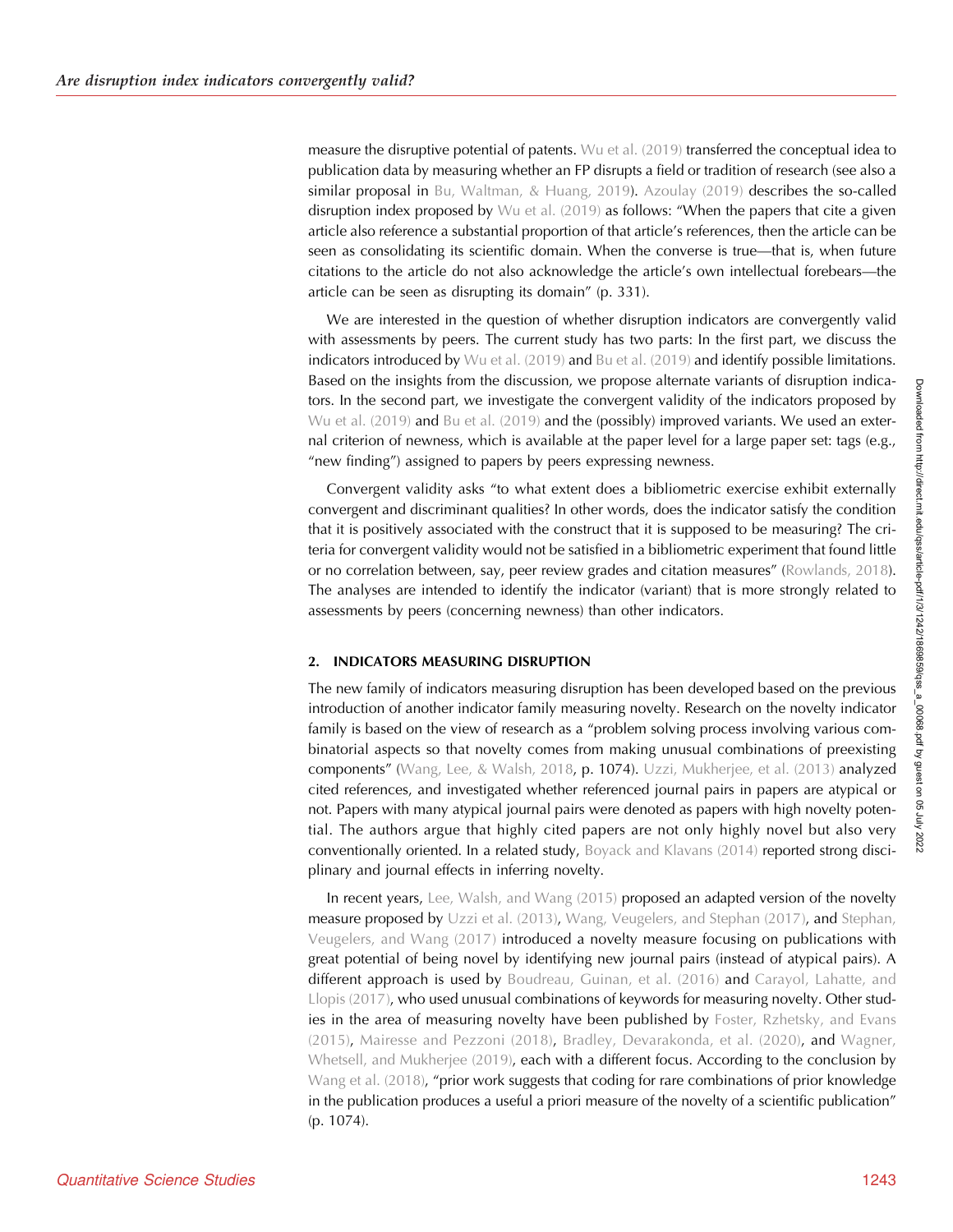Novelty indicators have been developed against the backdrop of the desire to identify and measure creativity. How is creativity defined? According to [Hemlin, Allwood, et al. \(2013\)](#page-16-0) "creativity is held to involve the production of high-quality, original, and elegant solutions to complex, novel, ill-defined, or poorly structured problems" (p. 10). [Puccio, Mance, and](#page-17-0) [Zacko-Smith \(2013\)](#page-17-0) claim that "many of today's creativity scholars now define creativity as the ability to produce original ideas that serve some value or solve some problem" (p. 291). The connection between the indicators measuring novelty and creativity of research is made by that stream of research viewing creativity "as an evolutionary search process across a combinatorial space and sees creativity as the novel recombination of elements" ([Lee et al., 2015](#page-17-0), p. 685). For [Estes and Ward \(2002\)](#page-16-0) "creative ideas are often the result of attempting to determine how two otherwise separate concepts may be understood together" (p. 149), whereby the concepts may refer to different research traditions or disciplines. Similar statements on the roots of creativity can be found in the literature from other authors, as the overview by [Wagner](#page-17-0) [et al. \(2019\)](#page-17-0) shows. Bibliometric novelty indicators try to capture the combinatorial dynamic of papers (and thus, the creative potential of papers; see [Tahamtan & Bornmann, 2018\)](#page-17-0) by investigating lists of cited references or keywords for new or unexpected combinations ([Wagner et al., 2019\)](#page-17-0).

In a recent study, [Bornmann, Tekles, et al. \(2019\)](#page-16-0) investigated two novelty indicators and tested whether they exhibit convergent validity. They used a similar design to this study and found that only one indicator is convergently valid.

In this context of measuring creativity, not only the development of indicators measuring novelty but also the introduction of indicators identifying disruptive research have occurred. These indicators are interested in exceptional research that turns knowledge formation in a field around. The family of disruption indicators proposed especially by [Wu et al. \(2019\)](#page-17-0) and [Bu et al. \(2019\)](#page-16-0) seizes on the concept of [Kuhn \(1962\),](#page-17-0) who differentiated between phases of normal science and scientific revolutions. Normal science is characterized by paradigmatic thinking, which is rooted in traditions and consensus orientation; scientific revolutions follow divergent thinking and openness ([Foster et al., 2015](#page-16-0)). Whereas normal science means linear accumulation of research results in a field [\(Petrovich, 2018](#page-17-0)), scientific revolutions are dramatic changes with an overthrow of established thinking ([Casadevall & Fang, 2016\)](#page-16-0). Preconditions for scientific revolutions are creative knowledge claims that disrupt linear accumulation processes in field-specific research ([Kuukkanen, 2007\)](#page-17-0).

[Bu et al. \(2019\)](#page-16-0) see the development of disruption indicators in the context of a multidimensional perspective on citation impact. In contrast to simple citation counting under the umbrella of a one-dimensional perspective, the multidimensional perspective considers breadth and depth through the cited references of an FP and the cited references of its citing papers (see also [Marx & Bornmann, 2016](#page-17-0)). In contrast to the family of novelty indicators, which are based exclusively on cited references, disruption indicators combine the cited references of citing papers with the cited references data of FPs. The disruptiveness of an FP is measured based on the extent to which the cited references of the papers citing the FP also refer to the cited references of the FP. According to this idea, many citing papers not referring to the FP's cited references indicate disruptiveness. In this case, the FP is the basis for new work that does not depend on the context of the FP (i.e., the FP gives rise to new research).

Disruptiveness was first described by [Wu et al. \(2019\)](#page-17-0) and [Funk and Owen-Smith \(2017\)](#page-16-0) and presented as a weighted index  $Dl_1$  (see [Figure 1](#page-3-0)) calculated for an FP by dividing the difference between the number of publications that cite the FP without citing any of its cited references (N $_{i}$ ) and the number of publications that cite both the FP and at least one of its cited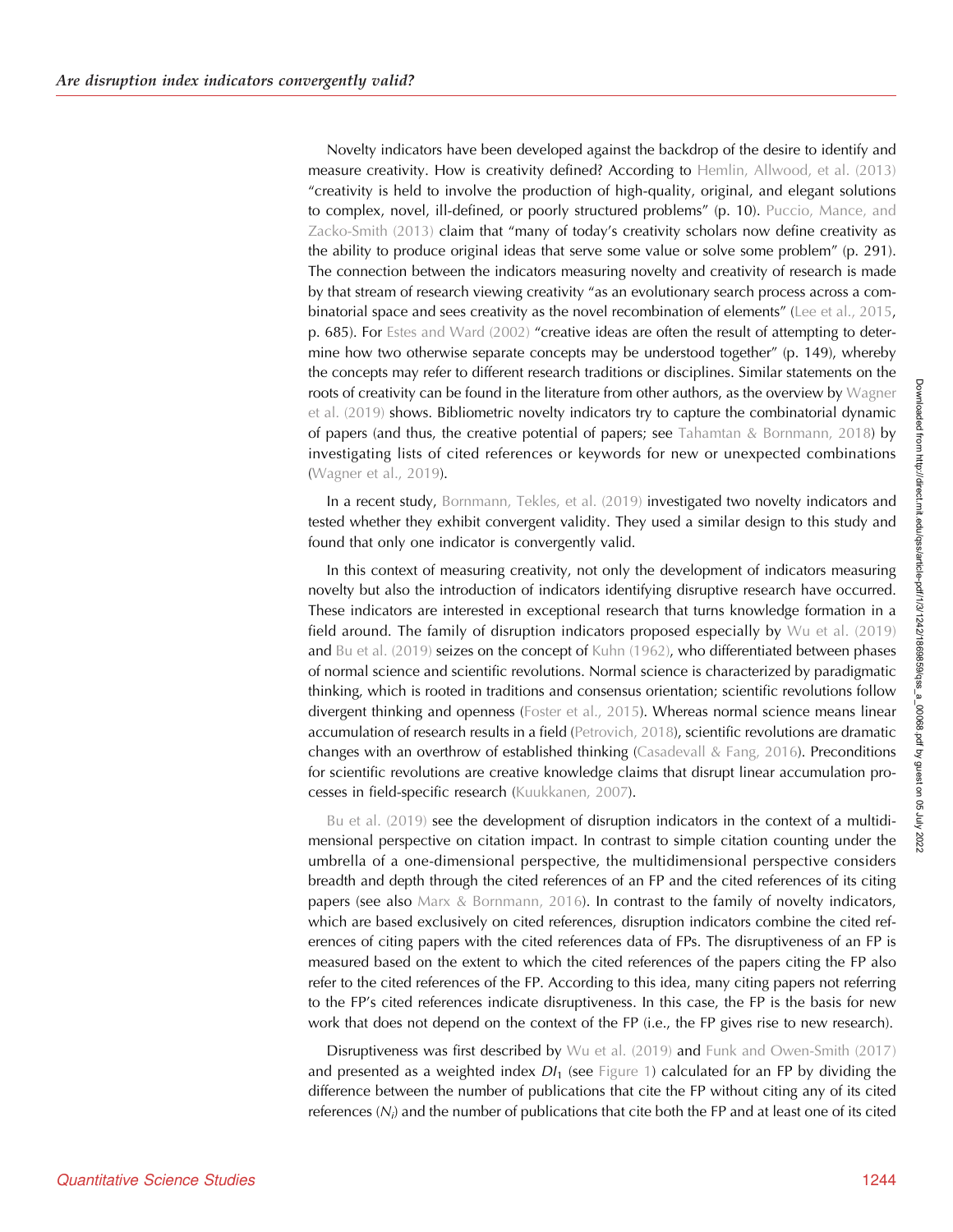<span id="page-3-0"></span>

 $N_i = |\{i_1, i_2, ...\}|$   $N_i^l = |\{j_m | j_m\}$  cites FP and at least l of FP's cited references}  $N_k = |\{k_1, k_2, ...\}|$   $N_{j \times cited} = |\{(j_m, p_n)|p_n \text{ is cited by } j_m \text{ and } FP\}|$ 

**Figure 1.** Different roles of papers in citation networks for calculating disruption indicators and formulae for different disruption indicators (see [Wu & Wu, 2019\)](#page-17-0).

references (N $^1_j$ ) by the sum of N $_{i}$ , N $^1_j$ , and N $_k$  (the number of publications that cite at least one of the FP's cited reference without citing the FP itself). Simply put, this is the ratio  $\frac{N_i-N_j^1}{N_i+N_j^1+N_k}$ . High positive values of this indicator should be able to point to disruptive research; high negative values should reflect developmental research (i.e., new research that continues previous research lines).

 $DI_1$  corresponds to a certain notion of disruptiveness, according to which only few papers are disruptive (while most papers are not disruptive), and a paper needs to have a large citation impact to score high on  $DI_1$ .  $DI_1$  detects only a few papers as disruptive due to the term  $N_k$ , which is often very large compared to the other terms in the formula ( $Wu & Yan, 2019$ ). A large  $N_k$  produces disruption values of small magnitude, as  $N_k$  only occurs in the denominator of the formula. As a result, the disruption index is very similar for many papers, and only a few papers get high disruption values. However, [Funk and Owen-Smith \(2017\)](#page-16-0), who originally defined the formula for the disruption index, designed the indicator to measure disruptiveness on a continuous scale from −1 to 1: "the measure is continuous, able to capture degrees of consolidation and destabilization" (p. 793). This raises the question of whether different nuances of disruptions can be adequately captured by  $DI_1$ , or if the term  $N_k$  is too dominant for this purpose.

Including  $N_k$  in the formula can also be questioned with regard to its function for assessing the disruptiveness of a paper. The basic idea that all disruption indicators share is to distinguish between citing papers of an FP indicating disruptiveness, and citing papers indicating consolidation.  $N_k$  does not refer to this distinction. Instead, it captures the citation impact of an FP compared to other papers in a similar context (all papers citing the same papers as the FP). Assuming a notion of disruptiveness that aims at detecting papers that have a large-scale disruptive effect, this idea seems reasonable. However, this form of considering citation impact can be problematic, as it strongly depends on the citation behavior of the FP, and small changes in the FP's cited references can have a large effect on the disruption score.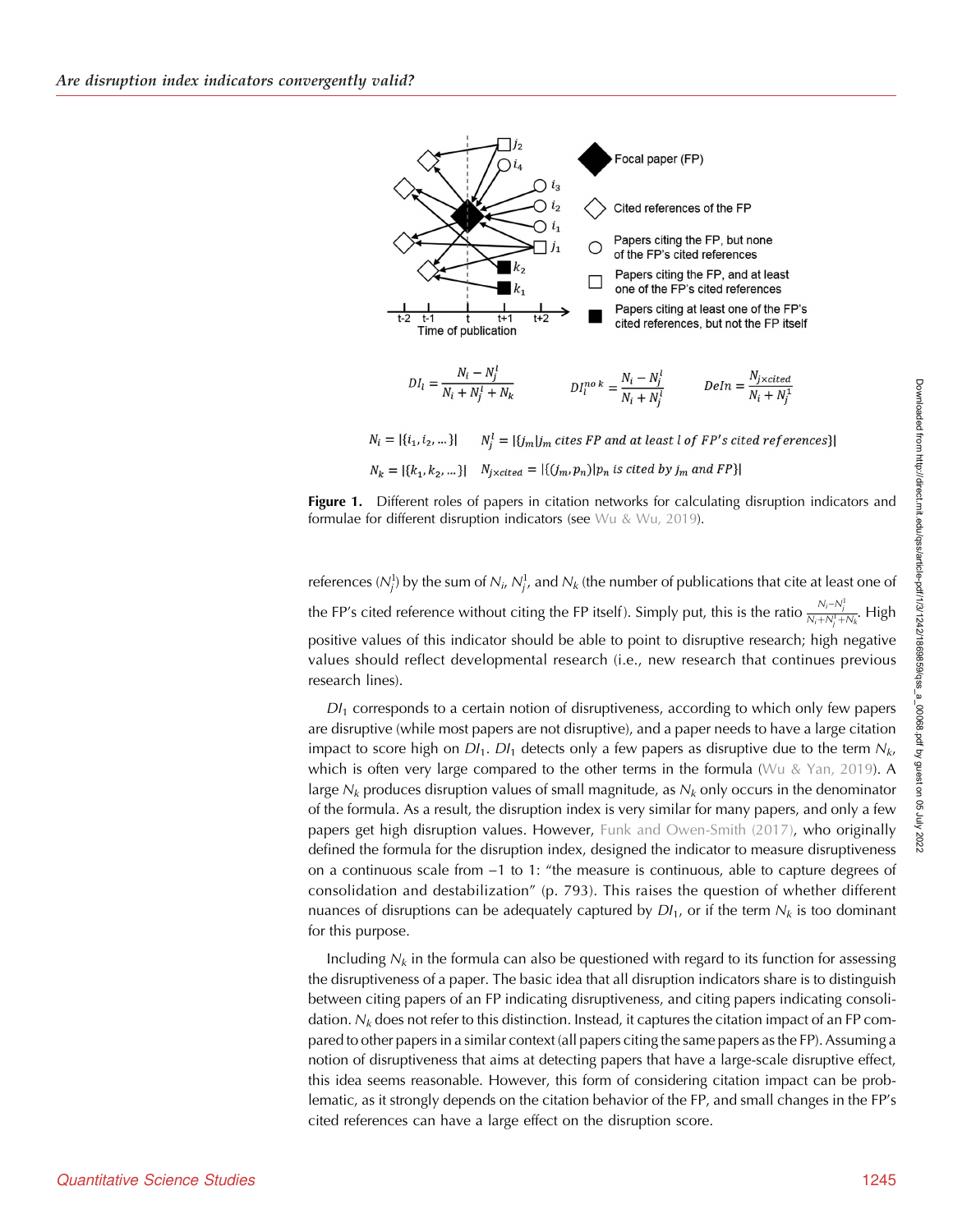A more general issue regarding the function of  $N_k$  is whether citation impact should be considered at all when measuring disruptiveness, which depends on the underlying notion of disruptiveness. [Bu et al. \(2019\)](#page-16-0) suggest separating disruptiveness (depth of citation impact in their terminology) and citation impact in terms of number of forward citations. This perspective assumes that disruptiveness is a quality of papers that can also be observed on a small impact level. From this perspective,  $N_k$  should not be included in the formula for measuring disruptiveness, especially as it is the dominant factor in most cases. Consequently, an alternative indicator would be simply to drop the term  $N_k$ , which corresponds to  $D\mathit{l}_1^{not}$  according to the formula in [Figure 1](#page-3-0). This variant of the disruption indicator has been proposed by [Wu and](#page-17-0) <code>Yan</code> (2019). With  $\frac{N_i}{N_i+N_j'}$ , a very similar approach for calculating a paper's disruption has been proposed by [Bu et al. \(2019\).](#page-16-0) This indicator can be defined as a function of  $D\mathit{l}_1^{nok}$ , such that differences between papers just change by the factor 0.5, so that both variants allow identical

conclusions. In our analyses, we will consider  $D_1^{ook}$  because it has the same range of output values as the original disruption index  $DI_1$ .

In contrast to the aforementioned variants of indicators measuring disruptiveness, [Bu et al.](#page-16-0) [\(2019\)](#page-16-0) also proposed an indicator that considers how many cited references of the FP are cited by an FP's citing paper. This approach takes into account how strongly the FP's citing papers rely on the cited references of the FP, instead of just considering if this relationship exists (in the form of at least one citation of a cited reference of the FP). The corresponding indicator proposed by [Bu et al. \(2019\)](#page-16-0) (denoted as *Deln* in [Figure 1](#page-3-0)) is defined as the average number of cited references of the FP that its citing papers cite. In contrast to the other indicators mentioned earlier, Deln is supposed to decrease with the disruptiveness of a paper, because it measures the dependency of the paper on earlier work (as opposed to disruptiveness). Another difference to the other indicators is that the range of *Deln* has no upper bound, because the average number of citation links from a paper citing the FP to the FP's cited references is not limited. This makes it more difficult to compare the results of DeIn and the other indicators.

By considering only those citing papers of the FP that cite at least  $l$  ( $l > 1$ ) of the FP's cited references, it becomes possible to follow the idea of taking into account how strongly the FP's citing papers rely on the cited references of the FP, but also get values that are more comparable to the other indicators. The probability that a citing paper of the FP cites a highly cited reference of the FP is higher than it is for a less frequently cited reference of the FP. Therefore, the fact that a paper cites both the FP and at least one of its cited references is not equally indicative for a developmental FP in all cases. Only considering those of the FP's citing papers that also cite at least a certain number of the FP's cited references mitigates the problem, because the focus on the most reliable cases of citing papers indicates a developmental FP.

This is formalized in the formulae in [Figure 1,](#page-3-0) where the subscripts of  $Dl_l$  and  $Dl_l^{nok}$  correspond to the threshold for the number of cited references of the FP which a citing paper must cite to be considered. With a threshold of  $l = 1$  (i.e., without any restriction on the number of the FP's cited references that the FP's citing papers must cite), the indicator is identical to the indicator originally proposed by [Wu et al. \(2019\).](#page-17-0) To analyze how well these different strategies are able to measure the disruptiveness of a paper, we compare the following indicators in our analyses: DI $_1$ , DI $_5$ , DI $_1^{pok}$ , DI $_5^{pck}$ , DeIn. The subscript in four variants indicates the minimum number of cited references that are cited along with the FP. The superscript "no k" in two variants indicates that  $N_k$  is excluded from the calculation.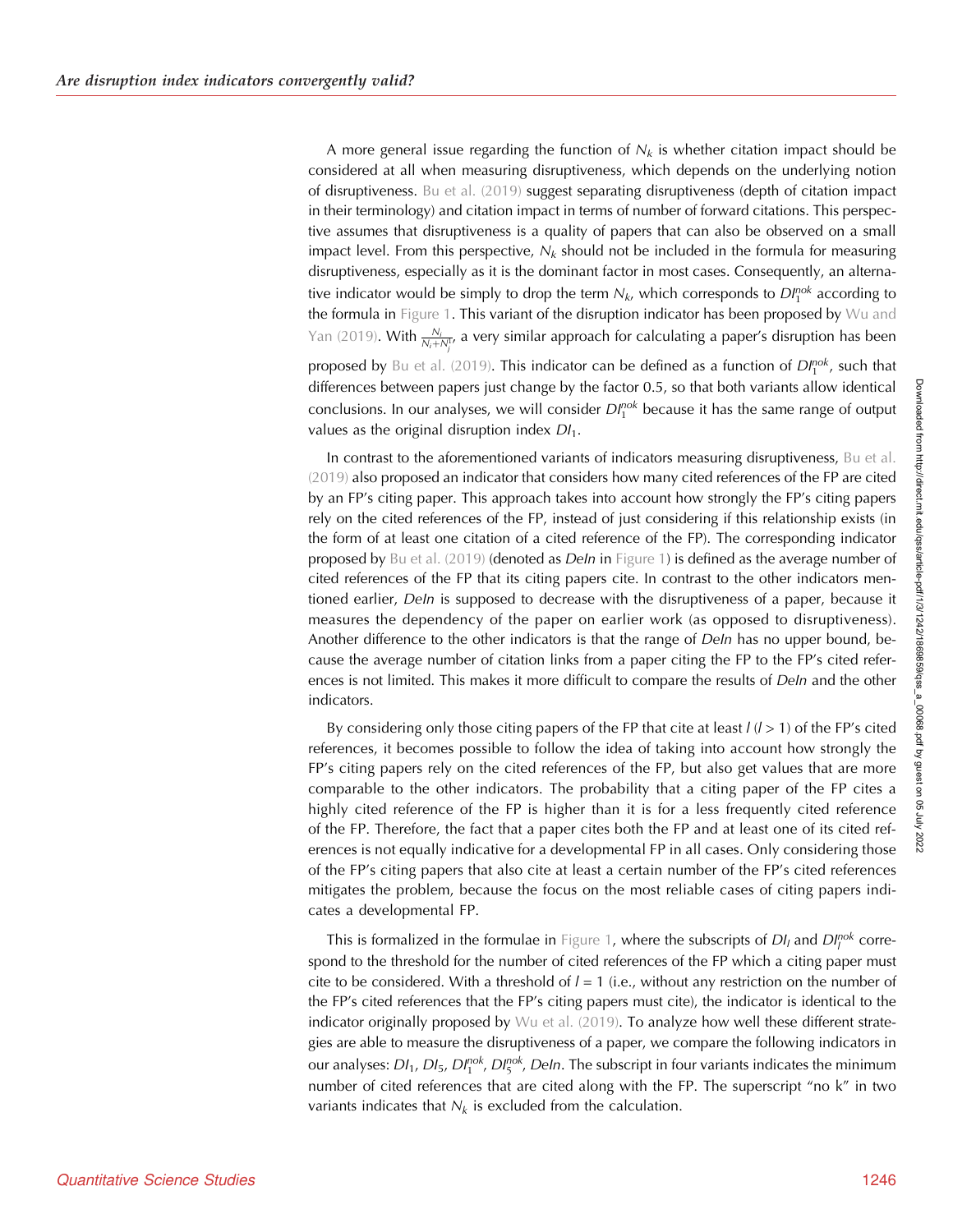#### 3. METHODS

#### 3.1. F1000Prime

F1000Prime is a database including important papers from biological and medical research (see [https://f1000.com/prime/home\)](https://f1000.com/prime/home). The database is based on a postpublication peer review system: Peer-nominated faculty members (FMs) select the best papers in their specialties and assess these papers for inclusion in the F1000Prime database. FMs write brief reviews explaining the importance of papers and rate them as "good" (1 star), "very good" (2 stars) or "exceptional" (3 stars). Many papers in the database are assessed by more than one FM. To rank the papers in the F1000Prime database, the individual scores are summed up to a total score for each paper.

FMs also assign the following tags to the papers, if appropriate:<sup>1</sup>

- Confirmation: article validates published data or hypotheses
- Controversial: article challenges established dogma
- Good for teaching: key article in a field and/or is well written
- Hypothesis: article presents an interesting hypothesis
- − Negative/null results: article has null or negative findings
- New finding: article presents original data, models or hypotheses
- Novel drug target: article suggests new targets for drug discovery
- Refutation: article disproves published data or hypotheses
- Technical advance: article introduces a new practical/theoretical technique, or novel use of an existing technique

The tags in bold reflect aspects of novelty in research. As disruptive research should include elements of novelty, we expect that the tags are positively related to the disruption indicator scores. For instance, we assume that a paper receiving many "new finding" tags from FMs will have a higher disruption index score than a paper receiving only a few tags (or none at all). The tags not printed in bold are not related to newness (e.g., confirmation of published hypotheses), so that the expectations for these tags are zero or negative correlations with disruption index scores. In terms of measures that are likely to be inversely correlated with disruptiveness, the one that seems most plausible is the "confirmation" tag. The tag "controversial" is printed in italics. It is not clear whether the tag is able to reflect novelty or not. FMs further assign the tags "clinical trial," "systematic review/meta-analysis," and "review/commentary" to papers that are not relevant for this study (and not used thus).

We interpret the empirical results in Section 4.3 against the backdrop of the above assumptions. In the interpretations of the results, however, it should be considered that the allocations of tags by the FMs are subjective decisions associated with (more or less) different meanings. In other words, the tags data are affected by noise (uncertainties) covering the signal (clear-cut judgments). Another point which should be considered in the interpretation of the empirical results is the fact that the above assumptions can be formulated in another way. For example, we anticipate that papers that are "good for teaching" would be inversely correlated with disruptiveness. The opposite could be true as well. Papers that introduce new topics, perspectives, and ways of thinking—that shift the conversation—would be most useful for teaching. Many factors play a role in the interpretation of the "good for teaching" tag: How complex is the paper assessed by the FMs? Is it a landmark paper published decades ago or a recent research front paper? Is the paper intended for teaching of bachelor, masters or doctoral students?

<sup>&</sup>lt;sup>1</sup> The definitions of the tags are adopted from <https://f1000.com/prime/about/whatis/how>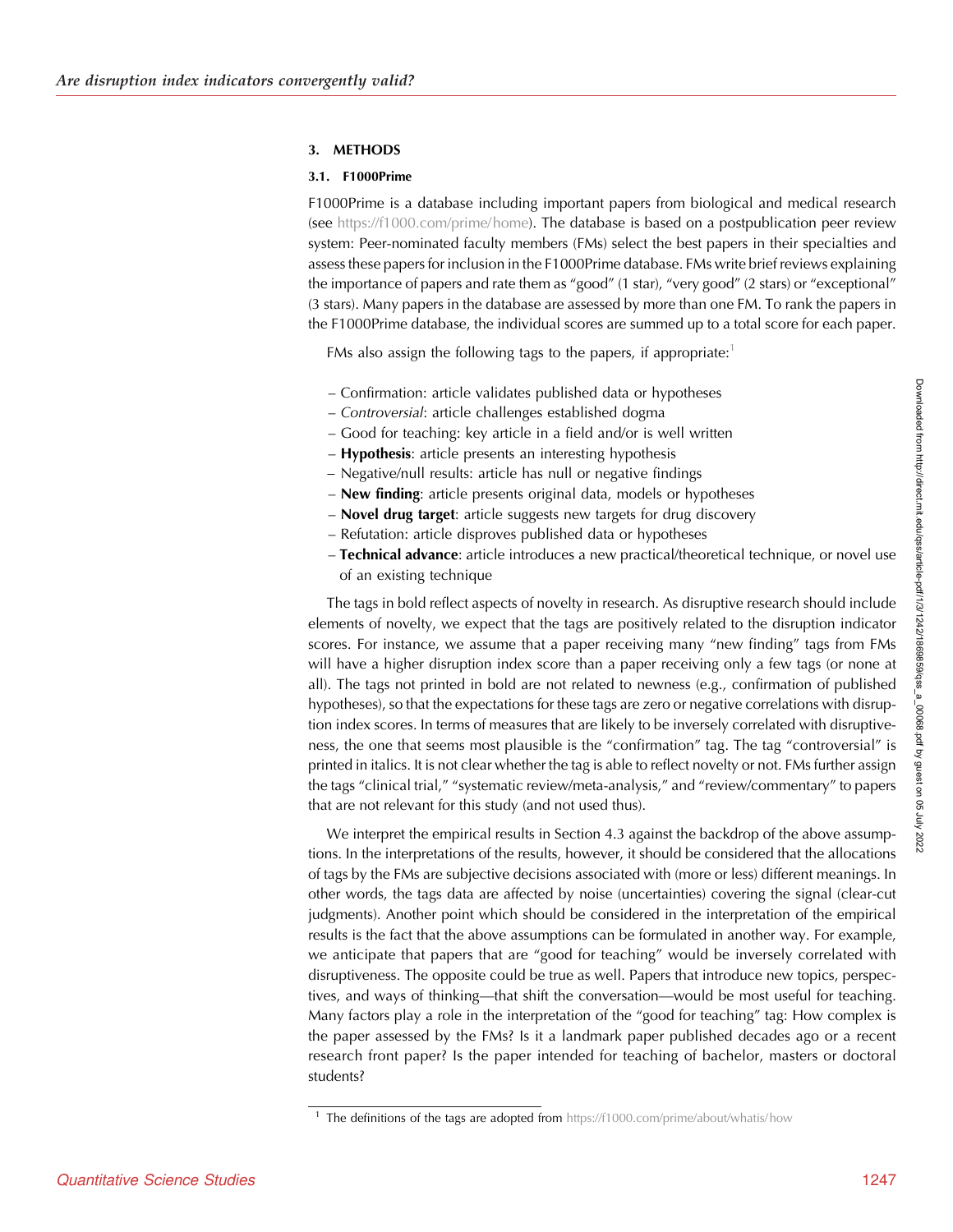Many other studies have already used data from the F1000Prime database for correlating them with metrics. Most of these studies are interested in the relationship between quantitative (metrics-based) and qualitative (human-based) assessments of research. The analysis of [Anon](#page-16-0) [\(2005\)](#page-16-0) shows that "papers from high-profile journals tended to be rated more highly by the faculty; there was a tight correlation ( $R^2$  = .93) between average score and the 2003 impact factor of the journal" (see also [Jennings, 2006\)](#page-16-0). [Bornmann and Leydesdorff \(2013\)](#page-16-0) correlated several bibliometric indicators and F1000Prime recommendations. They found that the "percentile in subject area achieves the highest correlation with F1000 ratings" (p. 286). [Waltman and Costas \(2014\)](#page-17-0) report "a clear correlation between F1000 recommendations and citations. However, the correlation is relatively weak" (p. 433). Similar results were published by [Mohammadi and Thelwall \(2013\).](#page-17-0) [Bornmann \(2015\)](#page-16-0) investigated the convergent validity of F1000Prime assessments. He found that "the proportion of highly cited papers among those selected by the FMs is significantly higher than expected. In addition, better recommendation scores are also associated with higher performing papers" (p. 2415). The most recent study by [Du, Tang, and Wu \(2016\)](#page-16-0) shows that "(a) nonprimary research or evidencebased research are more highly cited but not highly recommended, while (b) translational research or transformative research are more highly recommended but have fewer citations" (p. 3008).

#### 3.2. Data Set Used and Variables

The study is based on a data set from F1000Prime including 207,542 assessments of papers. These assessments refer to 157,020 papers (excluding papers with duplicate DOIs, missing DOIs, missing expert assessments, etc.). The bibliometric data for these papers are from an in-house database ([Korobskiy, Davey, et al., 2019](#page-16-0)), which utilizes Scopus data (Elsevier Inc.). To increase the validity of the indicators included in this study, we considered only papers with at least 10 cited references and at least 10 citations. Furthermore, we included only papers from 2000 to 2016 to have reliable data (some publications are from 1970 or earlier) and a citation window for the papers of at least 3 years (since publication until the end of 2018). The reduced paper set consists of 120,179 papers published between 2000 and 2016 (see [Table 1](#page-7-0)).

We included several variables in the empirical part of this study: the disruption index pro-posed by [Wu et al. \(2019\)](#page-17-0)  $(DI_1)$  and the dependence indicator proposed by [Bu et al. \(2019\)](#page-16-0) (DeIn). The alternative disruption indicators described in Section 2 considered were: DI<sub>5</sub>, DI $_1^{nok}$ , and  $D^{\text{rock}}_{5}$ . For the comparison with the indicators reflecting disruption, we included the sum (ReSc.sum) and the average (ReSc.avg) of reviewer scores (i.e., scores from FMs). Besides the qualitative assessments of research, quantitative citation impact scores are also considered: number of citations until the end of 2018 (Citations) and percentile impact scores (Percentiles).

As publication and citation cultures are different in the fields, it is standard in bibliometrics to field- and time-normalize citation counts [\(Hicks, Wouters, et al., 2015](#page-16-0)). Percentiles are field- and time-normalized citation impact scores ([Bornmann, Leydesdorff, & Mutz, 2013\)](#page-16-0) that are between 0 and 100 (higher scores reflect more citation impact). For the calculation of percentiles, the papers published in a certain subject category and publication year are ranked in decreasing order. Then the formula  $(i - 0.5)/n \times 100$  ([Hazen, 1914](#page-16-0)) is used to calculate percentiles ( $i$  is the rank of a paper and  $n$  the number of papers in the subject category). Impact percentiles of papers published in different fields can be directly compared (despite possibly differing publication and citation cultures).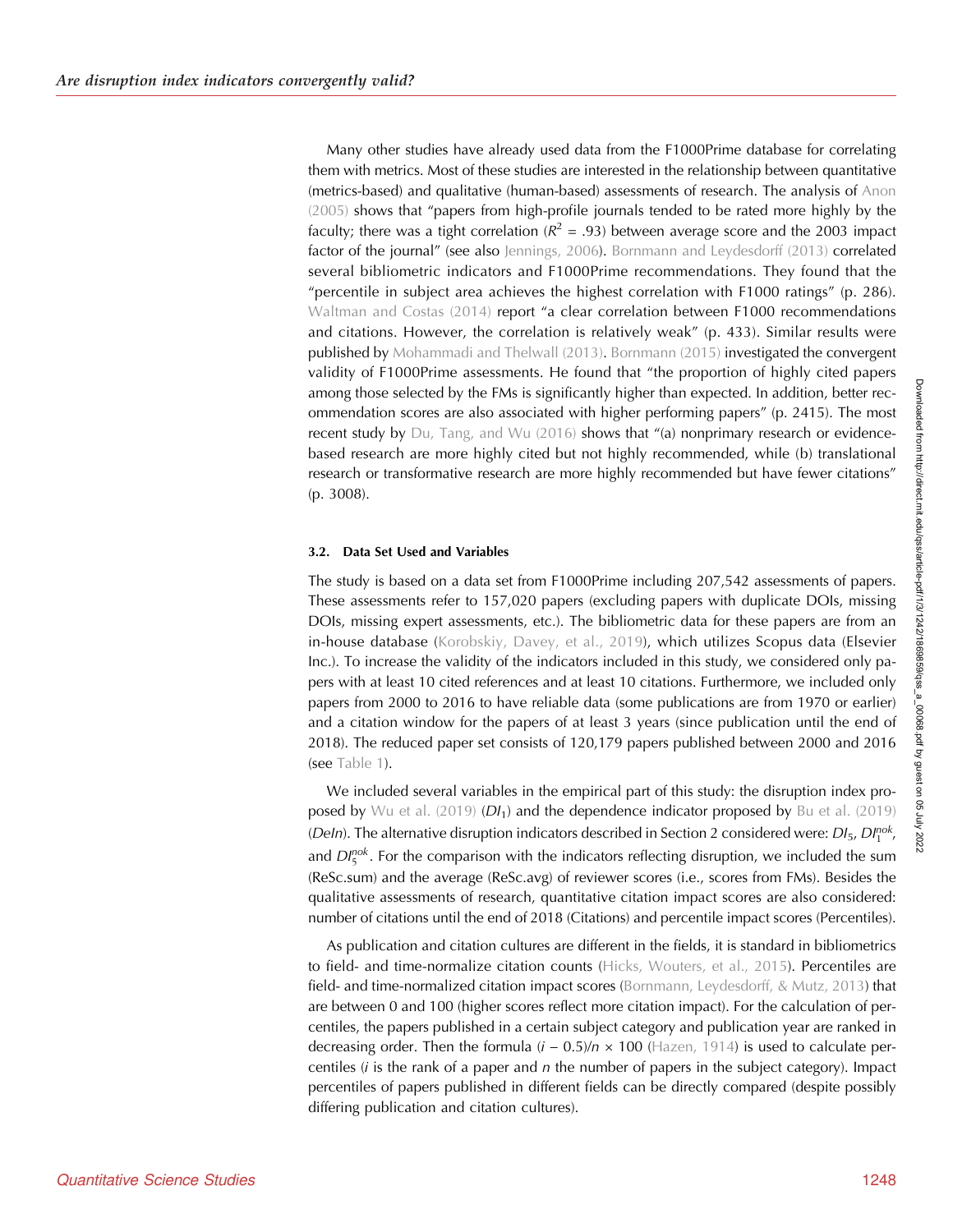<span id="page-7-0"></span>

| Publication year | Number of papers | Percentage of papers |
|------------------|------------------|----------------------|
| 2000             | 196              | 0.16                 |
| 2001             | 1,530            | 1.27                 |
| 2002             | 3,229            | 2.69                 |
| 2003             | 3,717            | 3.09                 |
| 2004             | 5,185            | 4.31                 |
| 2005             | 6,711            | 5.58                 |
| 2006             | 8,765            | 7.29                 |
| 2007             | 8,824            | 7.34                 |
| 2008             | 10,046           | 8.36                 |
| 2009             | 10,368           | 8.63                 |
| 2010             | 11,074           | 9.21                 |
| 2011             | 10,934           | 9.1                  |
| 2012             | 10,536           | 8.77                 |
| 2013             | 9,903            | 8.24                 |
| 2014             | 7,261            | 6.04                 |
| 2015             | 6,121            | 5.09                 |
| 2016             | 5,779            | 4.81                 |
| Total            | 120,179          | 100.00               |
|                  |                  |                      |

Table 1. Number and percentage of papers included in the study

[Table 2](#page-8-0) shows the key figures for citation impact scores, reviewer scores, and variants measuring disruption. As the percentiles reveal, the paper set includes especially papers with a considerable citation impact. [Table 3](#page-9-0) lists the papers that received the maximum scores in [Table 2.](#page-8-0) The maximum  $DI_1$  with the value 0.677 has been reached by the paper entitled "Cancer statistics, 2010" published by [Jemal, Siegel, et al. \(2010\)](#page-16-0). This publication is one of an annual series published on incidence, mortality, and survival rates for cancer and its high score may be an artifact of the  $DI_1$  formula because it is likely that the report is cited much more than its cited references. In fact, this publication may make the case for the  $DI<sub>5</sub>$  formulation. Similarly, the 2013 edition of the cancer statistics report was found to have the maximum percentile. The maximum number of citations was seen for the well-known review article by [Hanahan and Weinberg \(2011\),](#page-16-0) "Hallmarks of cancer: the next generation."

#### 3.3. Statistics Applied

The statistical analyses in this study have three steps:

1. We investigated the correlations between citation impact scores, reviewer scores, and the scores of the indicators measuring disruption. All variables are not normally distributed and affected by outliers. To tackle this problem, we logarithmized the scores by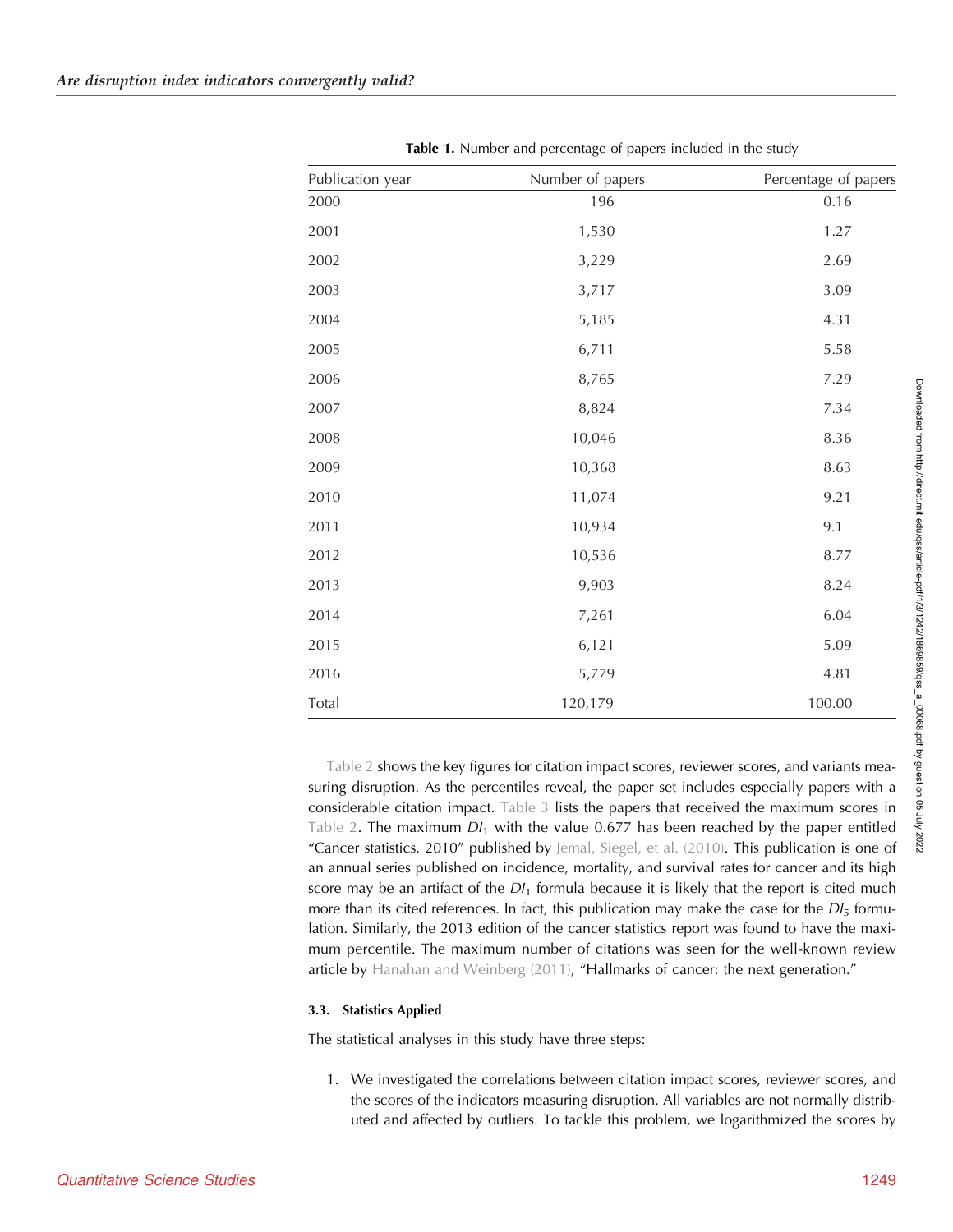<span id="page-8-0"></span>

| Variable        | Mean     | Median   | Standard deviation | Minimum  | Maximum   |
|-----------------|----------|----------|--------------------|----------|-----------|
| DI <sub>1</sub> | $-0.007$ | $-0.004$ | 0.013              | $-0.322$ | 0.677     |
| DI <sub>5</sub> | 0.089    | $-0.007$ | 0.278              | $-0.800$ | 1.000     |
| $DI_1^{nok}$    | $-0.521$ | $-0.579$ | 0.294              | $-0.998$ | 0.975     |
| $DI_5^{nok}$    | $-0.008$ | $-0.053$ | 0.545              | $-0.990$ | 1.000     |
| Deln            | 3.327    | 2.970    | 1.871              | 0.013    | 43.059    |
| ReSc.sum        | 2.028    | 2.000    | 1.808              | 1.000    | 55.000    |
| ReSc.avg        | 1.486    | 1.000    | 0.586              | 1.000    | 3.000     |
| Citations       | 149.848  | 73.000   | 298.467            | 10.000   | 20446.000 |
| Percentiles     | 87.246   | 91.947   | 13.248             | 23.659   | 100.000   |

**Table 2.** Key figures of the included variables ( $n = 120,179$ )

using the formula  $log(x + 1)$ . This logarithmic transformation approximates the distributions to normal distributions<sup>2</sup>. As perfectly normally distributed variables cannot be achieved with the transformation, Spearman rank correlations have been calculated (instead of Pearson correlations). We interpret the correlation coefficients against the backdrop of the guidelines proposed by [Cohen \(1988\)](#page-16-0) and [Kraemer, Morgan,](#page-17-0) [et al. \(2003\):](#page-17-0) small effect =  $0.1$ , medium effect =  $0.3$ , large effect =  $0.5$ , and very large  $effect = 0.7$ .

- 2. We performed an exploratory factor analysis (FA) to analyze the variables. FA is a statistical method for data reduction [\(Gaskin & Happell, 2014\)](#page-16-0); it is an exploratory technique to identify latent dimensions in the data and to investigate how the variables are related to the dimensions ([Baldwin, 2019](#page-16-0)). We expected three dimensions, because we have variables with citation impact scores, reviewer scores, and indicators' scores measuring disruption. As the (logarithmized) variables do not perfectly follow the normal distribution, we performed the FA using the robust covariance matrix following [Verardi and McCathie \(2012\)](#page-17-0). Thus, the results of the FA are based on not the variables but on a covariance matrix. The robust covariance matrix has been transformed into a correlation matrix ([StataCorp, 2017\)](#page-17-0), which has been analyzed by the principal component factor method (the communalities are assumed to be 1). We interpreted the factor loadings for the orthogonal varimax rotation; the factor loadings have been adjusted "by dividing each of them by the communality of the correspondence variable. This adjustment is known as the Kaiser normalization" [\(Afifi, May, & Clark, 2012](#page-16-0), p. 392). In the interpretation of the results, we focused on factor loadings with values greater than 0.5.
- 3. We investigated the relationship between the dimensions (identified in the FA) and F1000Prime tags (as proxies for newness or not). We expected a close relationship between the dimension reflecting disruption and tags reflecting newness. The tags are count variables including the sum of the tags assignments from F1000Prime FMs for

 $2$  We additionally performed the statistical analyses with scores that are not logarithmized and received very similar results.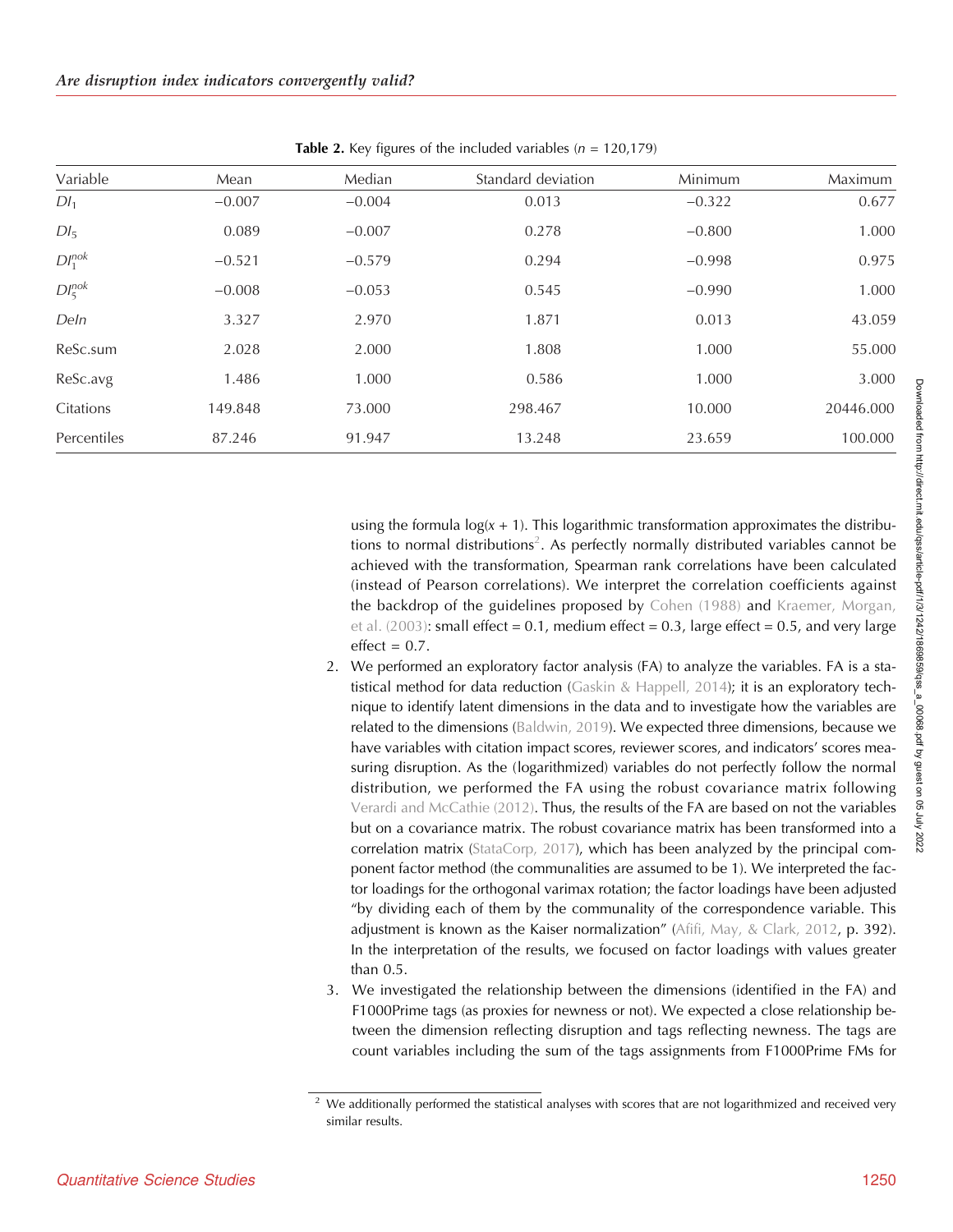<span id="page-9-0"></span>

| Variable        | Paper (authors, publication year, and title)                                                                                                                                         |  |  |  |  |
|-----------------|--------------------------------------------------------------------------------------------------------------------------------------------------------------------------------------|--|--|--|--|
| DI <sub>1</sub> | Jemal et al. (2010). Cancer statistics, 2010                                                                                                                                         |  |  |  |  |
| DI <sub>5</sub> | Mohan and Shellard (2014). Providing family planning services to remote communities in areas<br>of high biodiversity through a Population-Health-Environment programme in Madagascar |  |  |  |  |
| $DI_1^{nok}$    | Kourtis, Nikoletopoulou, and Tavernarakis (2012). Small heat-shock proteins protect from<br>heat-stroke-associated neurodegeneration                                                 |  |  |  |  |
| $DI_5^{nok}$    | Frank (2009). The common patterns of nature                                                                                                                                          |  |  |  |  |
| Deln            | Kincaid, Murata, et al. (2016). Specialized proteasome subunits have an essential<br>role in the thymic selection of CD8 <sup>+</sup> T cells                                        |  |  |  |  |
| ReSc.sum        | Lolle, Victor, et al. (2005). Genome-wide non-Mendelian inheritance of extra-genomic<br>information in Arabidopsis                                                                   |  |  |  |  |
| ReSc.avg        | McEniery, Yasmin, et al. (2005). Normal vascular aging: Differential effects on wave reflection<br>and aortic pulse wave velocity: The Anglo-cardiff Collaborative Trial (ACCT)      |  |  |  |  |
| Citations       | Hanahan and Weinberg (2011). Hallmarks of cancer: The next generation                                                                                                                |  |  |  |  |
| Percentiles     | Siegel, Naishadham, and Jemal (2013). Cancer statistics, 2013                                                                                                                        |  |  |  |  |

#### Table 3. Example papers with maximum scores

single papers. To calculate the relationship between dimensions and tags, we performed a robust Poisson regression [\(Hilbe, 2014](#page-16-0); [Long & Freese, 2014\)](#page-17-0). The Poisson model is recommended to be used in cases of count data as dependent variable. Robust methods are recommended when the distributional assumptions for the model are not completely met ([Hilbe, 2014\)](#page-16-0). Because we are interested in identifying indicators for measuring disruption that might perform better than the other variants, we tested the correlation between each variant and the tag assignments using several robust Poisson regressions. Citations, disruptiveness, and tag assignments are dependent on time (Bornmann  $\&$  Tekles, 2019). Thus, we included the number of years between 2018 and the publication year as exposure time in the models ([Long & Freese, 2014](#page-17-0), pp. 504–506).

#### 4. RESULTS

# 4.1. Correlations Between Citation Impact Scores, Reviewer Scores, and Variants Measuring Disruption

[Figure 2](#page-10-0) shows the matrix including the coefficients of the correlations between reviewer scores, citation impact indicators, and variants measuring disruption.  $DI_1$  is correlated at a medium level with the other indicators measuring disruption, whereby these indicators correlate among themselves at a very high level. Very high positive correlations are visible between citations and percentiles and between the average and sum of reviewer scores.

The correlation between  $DI_1$  and citation impact (citations and percentiles) is at least at the medium level, but it is negative ( $r = -.46$ ,  $r = -.37$ ). Thus, the original  $DI_1$  seems to measure another dimension than citation impact. This result is in agreement with results reported by [Wu et al. \(2019](#page-17-0), Figure 2a). However, the situation changed with the other indicators measuring disruption to small positive (negative in the case of DeIn) correlation coefficients.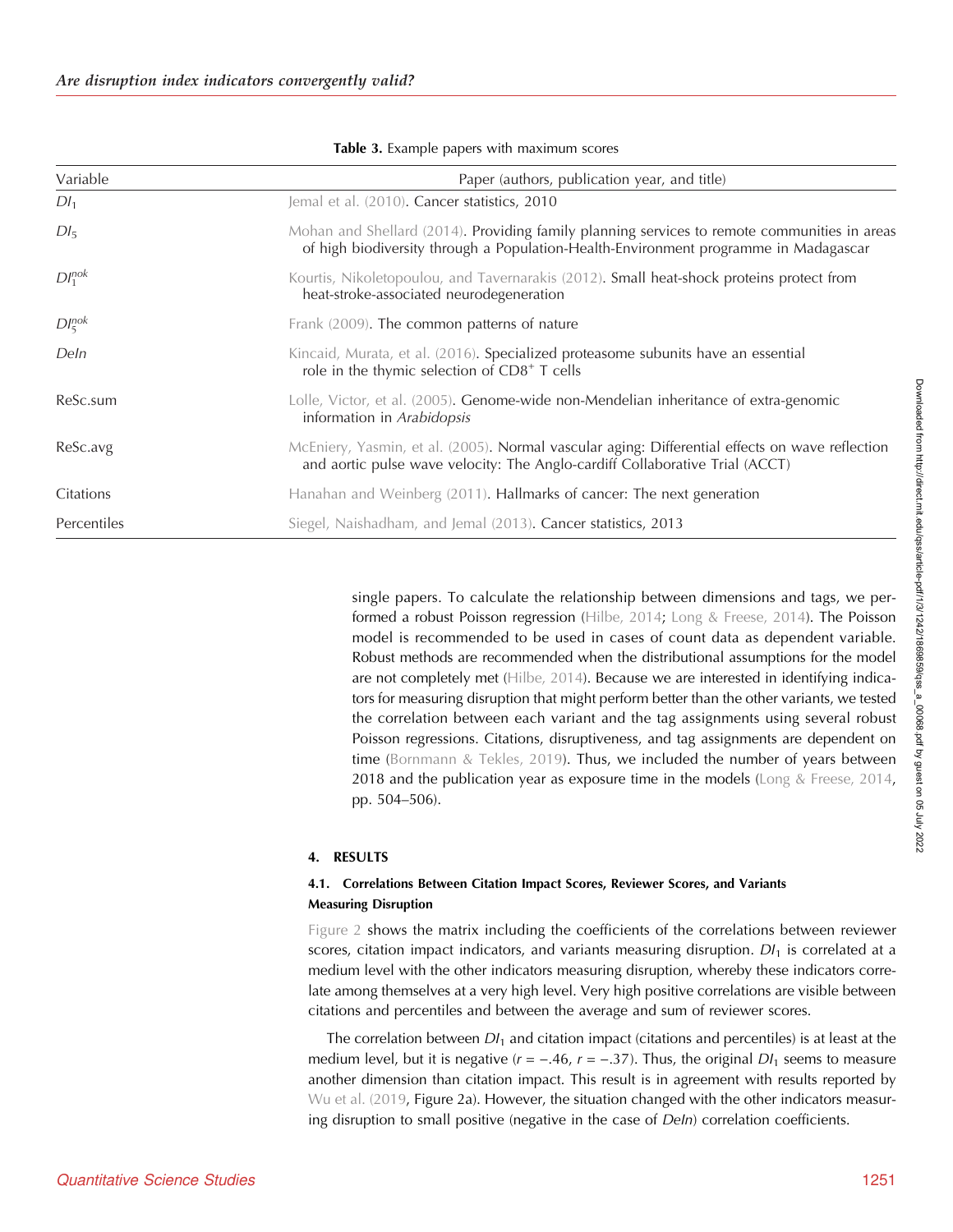<span id="page-10-0"></span>

**Figure 2.** Spearman rank correlations based on logarithmized variables  $\lceil \log(y + 1) \rceil$ . The following abbreviations are used: different indicators measuring disruption (DI<sub>1</sub>, DI<sub>5</sub>, DI $_1^{nok}$ , DI $_5^{nok}$ , DeIn), the sum (ReSc.sum), and the average (ReSc.avg) of reviewer scores.

#### 4.2. Factor Analysis to Identify Latent Dimensions

We calculated an FA including reviewer scores, citation impact indicators, and variants measuring disruption to investigate the underlying dimensions (latent variables). Most of the results shown in [Table 4](#page-11-0) agree with expectations: We found three dimensions, which we labeled as disruption (factor 1), citations (factor 2), and reviewers (factor 3). However, contrary to what was expected,  $DI_1$  loads negatively on the citation dimension revealing that (a) high  $DI<sub>1</sub>$  scores are related to low citation impact scores (see above) and (b) all other indicators measuring disruption are independent of  $DI_1$ . Thus, the other indicators (at least one) seem to be promising developments compared to the originally proposed indicator  $D_1$ .

#### 4.3. Relationship Between Tag Mentions and FA Dimensions

Using Poisson regression models including the tags, we calculated correlations between the tags and the three FA dimensions (disruption, citations, and reviewers). We are especially interested in the correlation between the tags (measuring newness of research or not) and the disruption dimension from the FA. We also included the citation impact and reviewer dimensions into the analyses to see the corresponding results for comparison. In the analyses, we considered the FA scores for the three dimensions (predicted values from FA that are not correlated by definition) as independent variables and the various tags (the sum of the tags assignments) as dependent variables in nine Poisson regressions (one regression model for each tag).

The results of the regression analyses are shown in [Table 5.](#page-12-0) We do not focus on the statistical significance of the results, because they are more or less meaningless against the backdrop of the high case numbers. The most important information in the table is the signs of the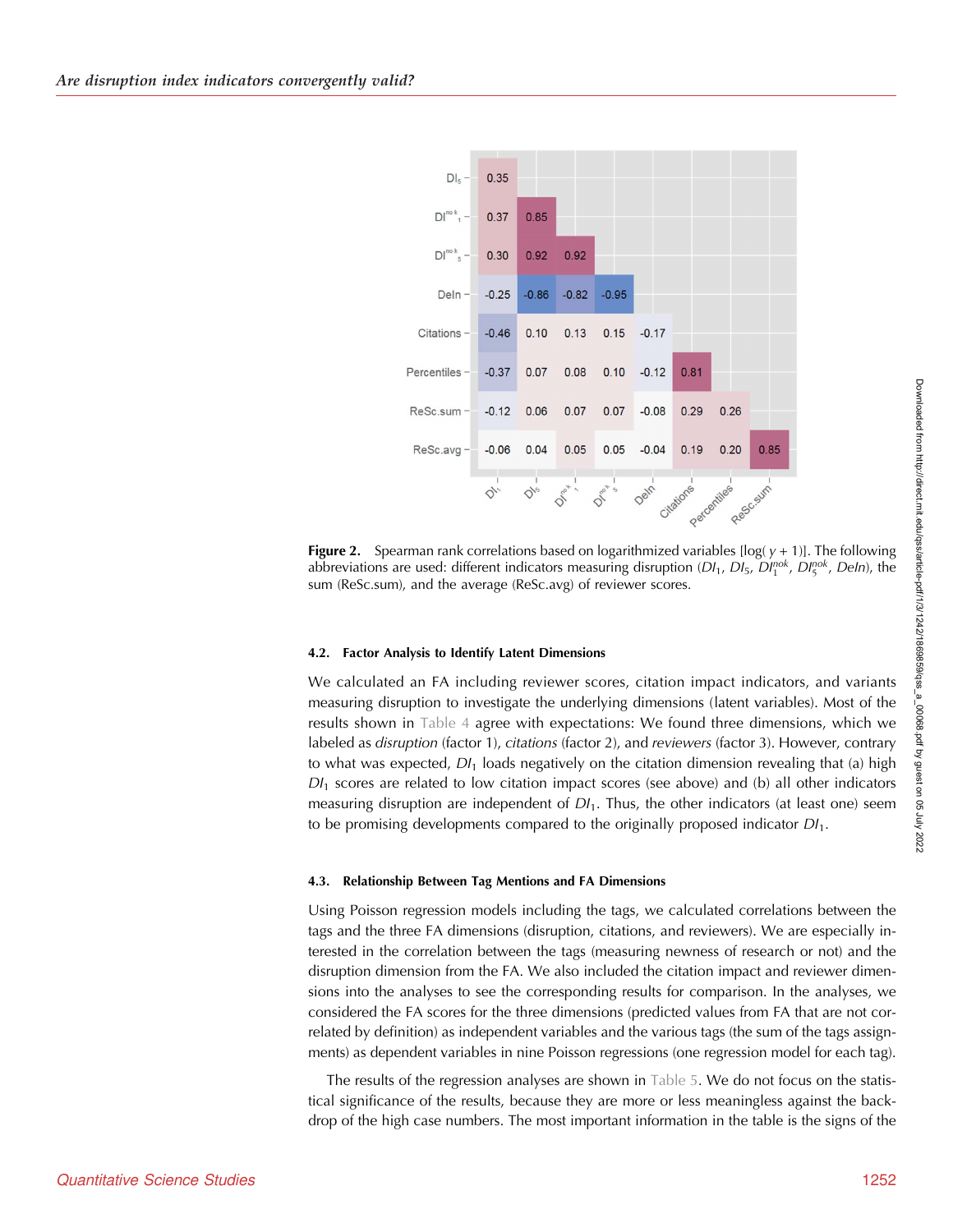| Variable        | Factor 1 | Factor 2 | Factor 3 | Uniqueness |
|-----------------|----------|----------|----------|------------|
| DI <sub>1</sub> | 0.24     | $-0.69$  | 0.05     | 0.46       |
| DI <sub>5</sub> | 0.90     | $-0.07$  | 0.00     | 0.19       |
| $DI_1^{nok}$    | 0.90     | $-0.10$  | 0.02     | 0.17       |
| $DI_5^{nok}$    | 0.97     | $-0.03$  | 0.01     | 0.05       |
| Deln            | $-0.91$  | $-0.01$  | 0.01     | 0.17       |
| Citations       | 0.05     | 0.91     | 0.04     | 0.16       |
| Percentiles     | 0.04     | 0.84     | 0.12     | 0.29       |
| ReSc.sum        | 0.00     | 0.05     | 1.00     | 0.00       |
| ReSc.avg        | 0.00     | 0.05     | 1.00     | 0.00       |

<span id="page-11-0"></span>**Table 4.** Rotated factor loadings from a factor analysis using logarithmized variables  $\log(y + 1)$ ]

Notes: Three eigenvalues > 1. The following abbreviations are used: different indicators measuring disruption (DI<sub>1</sub>, DI<sub>5</sub>, DI<sup>nok</sup>, DI<sup>nok</sup>, and DeIn), the sum (ReSc.sum), and the average (ReSc.avg) of reviewer scores.

coefficients and the percentage change coefficients. The percentage change coefficients are counterparts to odds ratios in regression models, which measure the percentage changes in the dependent variable if the independent variable (FA score) increases by one standard deviation [\(Deschacht & Engels, 2014](#page-16-0); [Hilbe, 2014;](#page-16-0) [Long & Freese, 2014](#page-17-0)). The percentage change coefficient for the model based on the "technical advance" tag and the disruption dimension can be interpreted as follows: For a standard deviation increase in the scores for disruption, a paper's expected number of new finding tags increases by 10.93%, holding other variables in the regression analysis constant. This increase is as expected and substantial. However, the results of the other tags expressing newness have a negative sign and are against expectations.

The percentage change coefficients for the citation dimension are significantly higher than for the disruption dimension (especially for the new finding tag) and positive. This result is against our expectations, because the disruption variants should measure newness in a better way than citations. However, one should consider in the interpretation of the results that  $D_1$ correlates negatively with the citation indicators. Thus, the dimension also measures disruptiveness (as originally proposed), whatever the case may be. If we interpret the results for the dimension against this backdrop, at least the results for the tags not representing newness seem to accord with our expectations. The results for the reviewer dimension are similar to the citations dimension results. The consistent positive coefficients for the citations and reviewers dimensions in [Table 5](#page-12-0) might result from the fact that the tags are from the same FMs as the recommendations, and the FMs probably use citations to find relevant papers for reading, assessing, and including in the F1000Prime database.

[Table 6](#page-13-0) reports the results from some additional regression analyses. Because we are interested in not only correlations between dimensions (reflecting disruptiveness) and tags (the sum of the tags assignments) but also in correlations between the various variants measuring disruption and tags, we calculated 45 additional regression models. We are interested in the question of which variant measuring disruption reflects newness better than other variants: Are the different variants differently or similarly related to newness, as expressed by the tags? [Table 6](#page-13-0) only shows percentage change coefficients (see above) from the regression models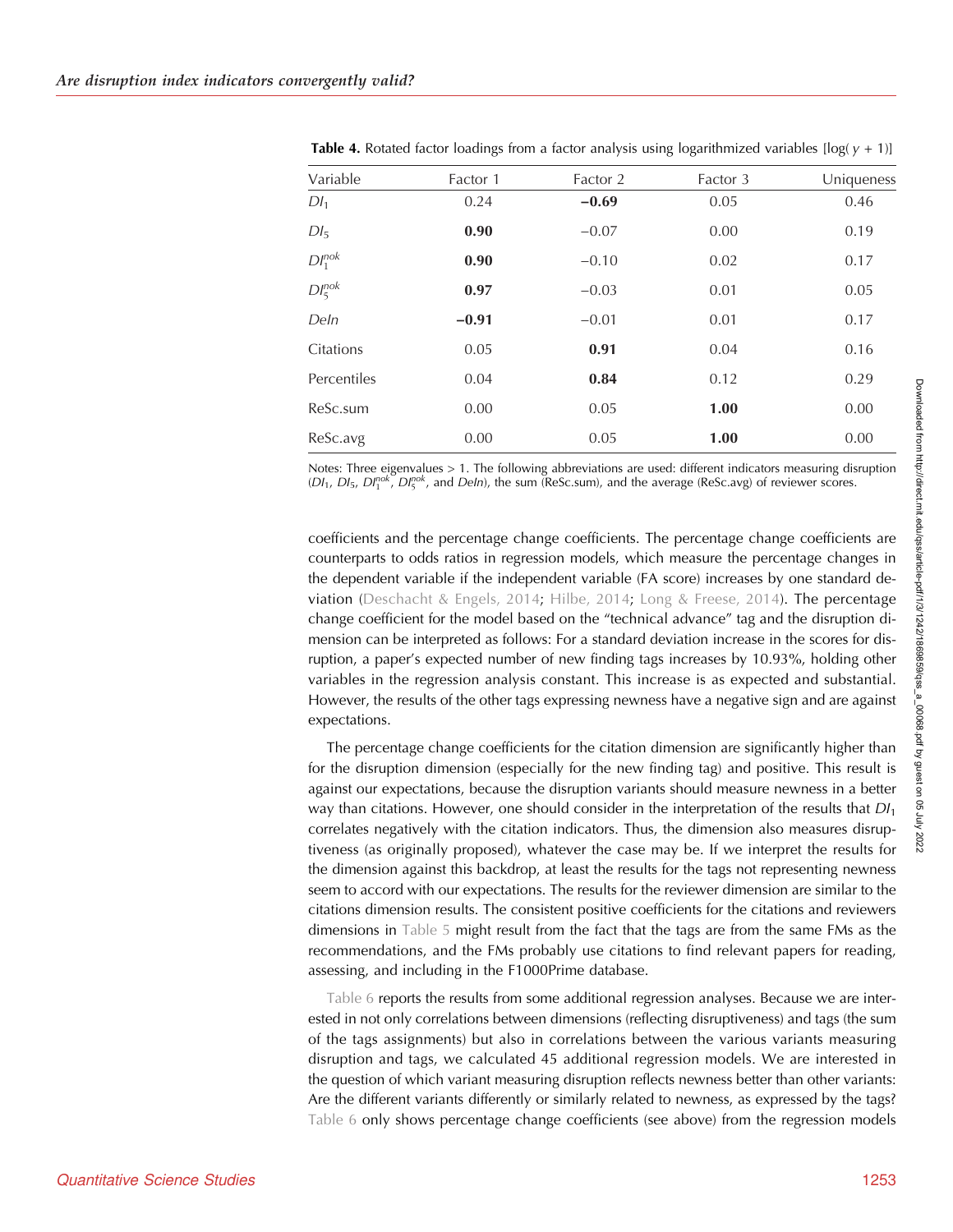Are disruption index indicators convergently valid?

Are disruption index indicators convergently valid?

|                                                        |                                | Disruption        | Citations         |                   | Reviewers        |                   |                                 |
|--------------------------------------------------------|--------------------------------|-------------------|-------------------|-------------------|------------------|-------------------|---------------------------------|
| Tag                                                    | Coefficient                    | Percentage change | Coefficient       | Percentage change | Coefficient      | Percentage change | Constant                        |
| Tags expressing newness (expecting positive signs)     |                                |                   |                   |                   |                  |                   |                                 |
| Hypothesis                                             | $-.06***(-10.22)$              | $-6.11$           | $.20***$ (36.91)  | 28.62             | $.32***$ (33.24) | 41.28             | $-3.96$ *** (-36.32)            |
| New finding                                            | $-.09***(-41.77)$              | $-9.92$           | $.23***$ (111.06) | 34.02             | $.27***$ (76.41) | 33.48             | $-3.35***(-83.59)$              |
| Novel drug target                                      | $-.01(-1.45)$                  | $-1.66$           | $.27***$ (27.33)  | 39.91             | $.34***$ (22.96) | 43.93             | $-5.87***(-34.41)$              |
| Technical advance                                      | $.09***$ (13.67)               | 10.93             | $.22***$ (32.56)  | 32.22             | $.25***$ (24.34) | 30.74             | $-4.58$ <sup>***</sup> (-39.50) |
| Tags not expressing newness (expecting negative signs) |                                |                   |                   |                   |                  |                   |                                 |
| Confirmation                                           | $-.03***(-6.41)$               | $-3.85$           | $.14***$ (28.93)  | 19.69             | $.13***$ (21.86) | 14.30             | $-4.56$ <sup>***</sup> (-68.84) |
| Good for teaching                                      | $-.06***(-6.73)$               | $-7.08$           | $.14***$ (14.71)  | 19.00             | $.38***$ (19.75) | 49.61             | $-4.06***(-21.12)$              |
| Negative/Null results                                  | $-.14$ <sup>**</sup> $(-3.25)$ | $-14.72$          | $.17***$ (5.09)   | 23.23             | $.34***$ (10.02) | 44.25             | $-7.86$ <sup>***</sup> (-19.94) |
| Refutation                                             | $-.19***(-8.14)$               | $-19.00$          | $.23***$ (12.05)  | 32.88             | $.28***$ (12.64) | 34.47             | $-7.71***$ $(-28.50)$           |
| Tag without expectations                               |                                |                   |                   |                   |                  |                   |                                 |
| Controversial                                          | $-.04***(-4.54)$               | $-4.78$           | $.20***$ (24.85)  | 28.11             | $.27***$ (27.92) | 33.54             | $-5.30*** (-47.46)$             |

<span id="page-12-0"></span>**Table 5.** Results of nine Poisson regression analyses (*n* = 120,179 papers). The models have been adjusted for exposure time (different publication years): How long was the time that the papers have been at risk of being tagged and cited (number of years between publication and counting of citations or tags, respectively)?

Notes: t statistics in parentheses; \*  $p < .05$ , \*\*  $p < .01$ , \*\*\*  $p < .001$ . Percentage change coefficients in bold are as expected, otherwise the results are not as expected (or, for the tag "Controversial," there are no clear expectations).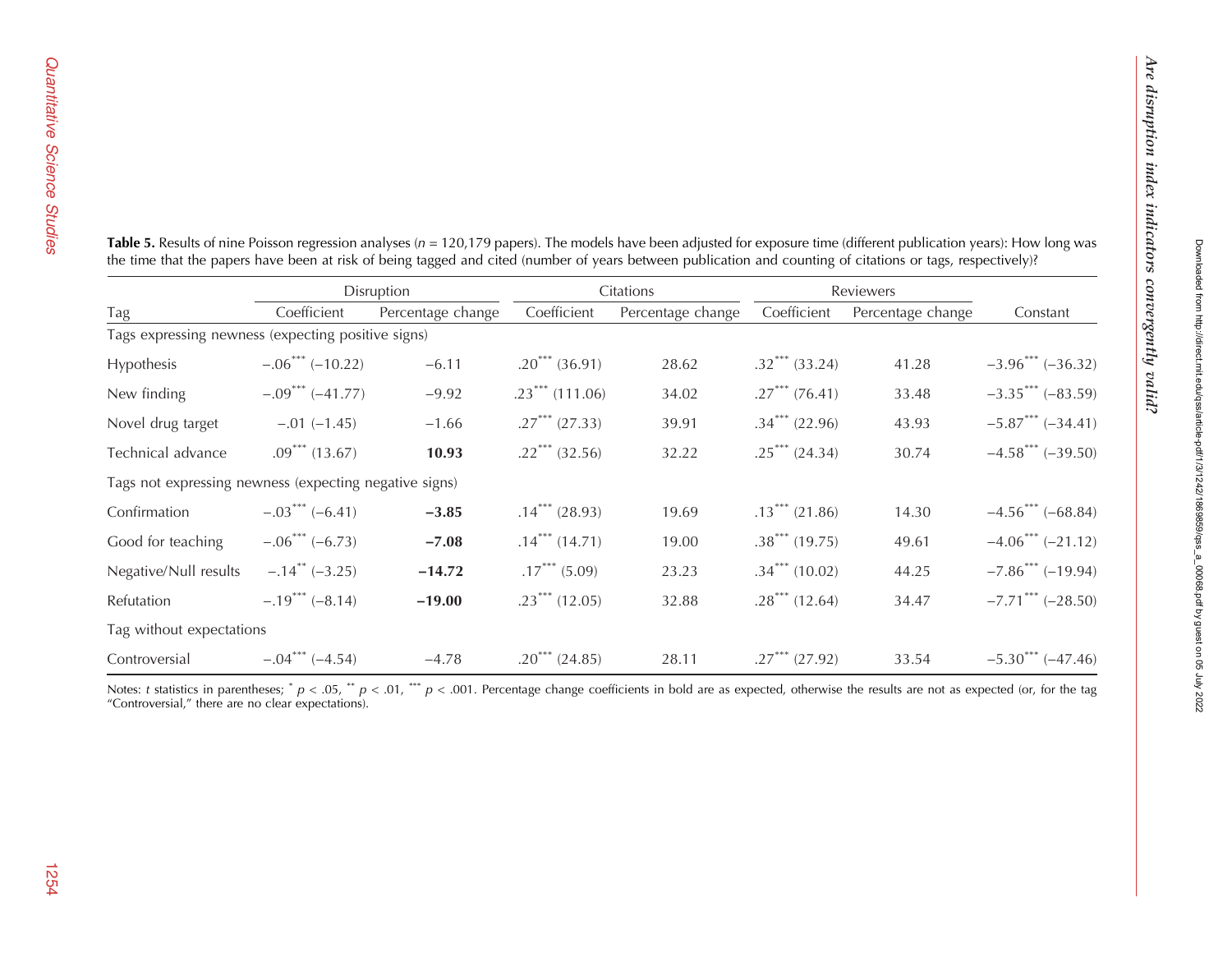| Tag                                                    | DI <sub>1</sub> | DI <sub>5</sub> | $DI_1^{nok}$ | $DI_{5}^{nok}$ | Deln     |
|--------------------------------------------------------|-----------------|-----------------|--------------|----------------|----------|
| Tags expressing newness (expecting positive signs)     |                 |                 |              |                |          |
| Hypothesis                                             | 4.32            | 3.01            | 4.66         | 2.75           | 0.25     |
| New finding                                            | $-2.71$         | $-0.62$         | $-2.13$      | $-2.13$        | 1.92     |
| Novel drug target                                      | 6.89            | 6.74            | 14.85        | 15.19          | $-7.91$  |
| Technical advance                                      | 6.72            | 20.65           | 18.34        | 19.80          | $-18.11$ |
| Tags not expressing newness (expecting negative signs) |                 |                 |              |                |          |
| Confirmation                                           | $-5.08$         | $-0.41$         | 0.08         | 1.45           | $-1.88$  |
| Good for teaching                                      | 12.24           | 0.37            | 8.82         | 3.73           | 6.41     |
| Negative/Null results                                  | 3.45            | $-11.46$        | $-13.35$     | $-5.20$        | $-2.10$  |
| Refutation                                             | $-9.28$         | $-9.59$         | $-14.83$     | $-10.37$       | 8.06     |
| Tag without expectations                               |                 |                 |              |                |          |
| Controversial                                          | $-0.33$         | 4.42            | 1.46         | 1.46           | $-3.62$  |

<span id="page-13-0"></span>Table 6. Results (percentage change coefficients) of 45 Poisson regressions with tags as dependent variables and different variants measuring disruption as independent variables each. The models have been adjusted for exposure time (different publication years): How long have the papers been at risk of being tagged and cited?

Note: The following abbreviations are used: different indicators measuring disruption (DI<sub>1</sub>, DI<sub>5</sub>, DI<sup>nok</sup>, DI<sup>nok</sup>, DeIn). Percentage change coefficients in bold are as expected, otherwise the results are not as expected (or, for the tag "Controversial," there are no clear expectations).

> (because of the great number of models). In other words, percentage changes in expected counts (of the tag) for a standard deviation increase in the variant measuring disruption are listed. For example, a standard deviation change in  $DI<sub>1</sub>$  on average increases a paper's expected number of technical advance tags by 6.72%. This result agrees with expectation, because the technical advance tag reflects newness. It seems that  $DI_5$  reflects the assessments by FMs at best; the lowest number of results in agreement is visible for DeIn.

# 5. DISCUSSION

For many years, scientometrics research has focused on improving the way of field-normalizing citation counts or developing improved variants of the h-index. However, this research is rooted in a relatively one-dimensional way of measuring impact. With the introduction of the new family of disruption indicators, the one-dimensional method of impact measurement may now give way to multidimensional approaches. Disruption indicators consider not only timescited information but also cited references data (of FPs and citing papers). High indicator values should be able to point to published research disrupting traditional research lines. Disruptive papers catch the attention of citing authors (at the expense of the attention devoted to previous research); disruptive research enters unknown territory, which is scarcely consistent with known territories handled in previous papers (and cited by disruptive papers). Thus, the citing authors exclusively focus on the disruptive papers (by citing them) and do not reference previous papers cited in the disruptive papers.

Starting from the basic approach of comparing cited references of citing papers with cited references of FPs, different variants of measuring disruptiveness have been proposed recently. An overview of many possible variants can be found in [Wu and Yan \(2019\).](#page-17-0) In this study, we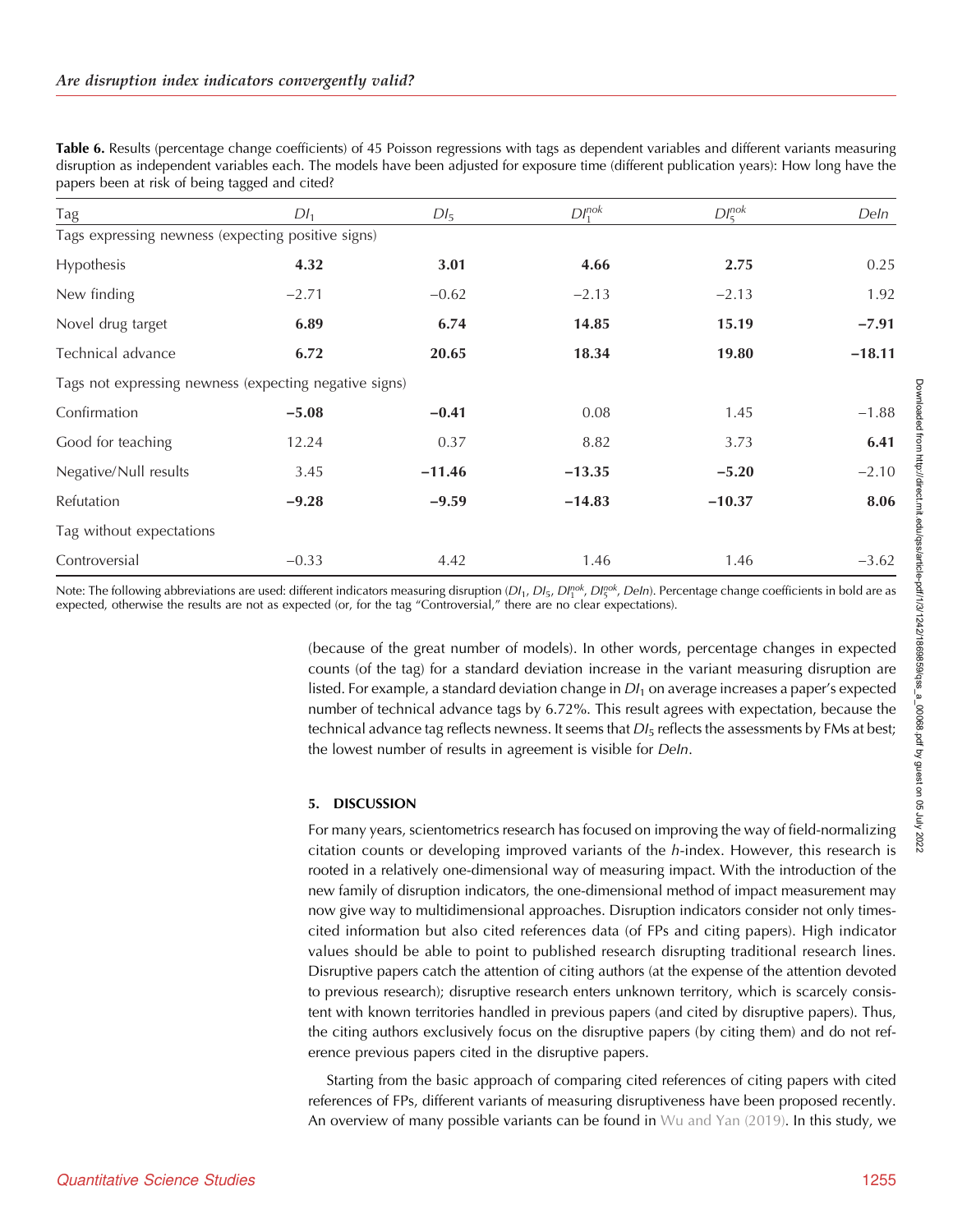included some variants that sounded reasonable and/or followed different approaches. For example, DeIn proposed by Bu et al.  $(2019)$  is based on the number of citation links from an FP's citing papers to the FP's cited references (without considering  $N_k$ ). We were interested in the convergent validity of these new indicators following the basic analyses approach by [Bornmann et al. \(2019\).](#page-16-0) The convergent validity can be tested by using an external criterion measuring a similar dimension. Although we did not have an external criterion at hand measuring disruptiveness specifically, we used tags from the F1000Prime database reflecting newness. FMs assess papers using certain tags and some tags reflect newness. We assumed that disruptive research is assessed as new. Based on the F1000Prime data, we investigated whether the tags assigned by the FMs to the papers correspond with indicator values measuring disruptiveness.

In the first step of the statistical analyses, we calculated an FA for inspecting whether the various indicators measuring disruptiveness load on a single "disruptiveness" dimension. As the results reveal, this was partly the case: All variants of the  $D_1$ —the original disruption index proposed by [Wu et al. \(2019\)](#page-17-0)—loaded on one dimension—the "disruptiveness" dimension. However, the original disruption index itself loaded on a dimension which reflects citation impact; however, it loaded negatively. These results might be interpreted as follows: The proposed disruption index variants measure the same construct, which might be interpreted as "disruptiveness."  $DI_1$  is related to citation impact whereby negative values—the developmental index manifestation of this indicator (see Section 2)—correspond to high citation impact levels. As all variants of  $DI_1$  loaded on the same factor in the FA, the results do not show which variant should be preferred (if any). Thus, we considered a second step of analyses in this study.

In this step, we tested the correlation between each variant (including the original) and the external "newness" criterion. The results showed that  $DI_5$  reflects the FMs' assessments at best (corresponding with our expectations more frequently than the other indicators); the lowest number of results that demonstrated an agreement between tag and indicator scores is visible for DeIn. The difference between the variants is not very large; however, the results can be used to guide the choice of a variant if disruptiveness is measured in a scientometric study. Although the authors of the paper introducing  $DI_1$  ([Wu et al., 2019\)](#page-17-0) performed analyses to validate the index (e.g., by calculating the indicator for Nobel-Prize-winning papers), they did not report on evaluating possible variants of the original, which might perform better.

We noted that while a single publication was the most highly disruptive for the  $DI_1$  $(0.6774)$ , and  $D_1^{nok}$   $(0.9747)$ , 703 and 3816 publications respectively scored the maximum disruptiveness value of 1.0 for variants  $Dl_5$  and  $Dl_5^{nok}$ . We also reviewed examples of the most highly disruptive publications as measured by all four variants and observed that instances of an annual Cancer Statistics report published by the American Cancer Society received maximal disruptiveness scores for all four variants, presumably because this report is highly cited in each year of its publication without its references being cited. A publication from the *Journal of* Global Environmental Change (<https://doi.org/10.1016/j.gloenvcha.2008.10.009>) was also noteworthy and may reflect the focus on climate change.

All empirical research has limitations. This study is no exception. We assumed in this study that novelty is necessarily a (or the) defining feature of disruptiveness. There are plenty of existing bibliometric measures of novelty (e.g., new keyword or cited references combinations; see [Bornmann et al., 2019\)](#page-16-0). Although novelty may be necessary for disruptiveness, it is not necessarily sufficient to make something disruptive. We cannot completely exclude the possibility that many nondisruptive discoveries are novel. "Normal science" [\(Kuhn, 1962](#page-17-0))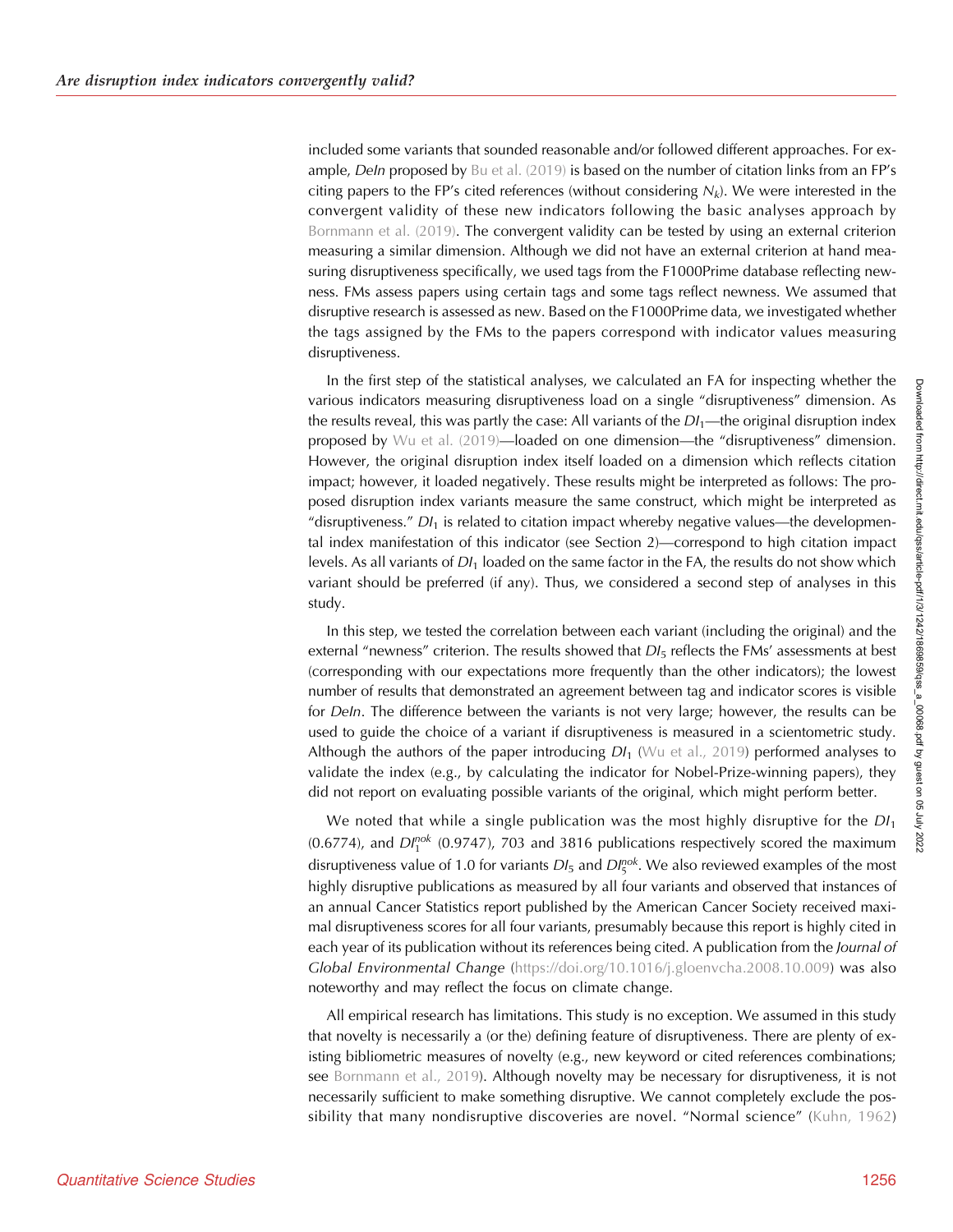discoveries do not-necessarily lack novelty; they make novel contributions (e.g., hypotheses, findings, or technical advances) in a way that builds on and enhances prior work (e.g., within the paradigm). A second limitation of the study might be that the F1000Prime data are affected by possible biases. We know from the extensive literature on (journal and grant) peer review processes that indications for possible biases in the assessments by peers exist ([Bornmann,](#page-16-0) [2011\)](#page-16-0). The third limitation refers to the F1000Prime tags that we used in this study. None of them directly captures disruptiveness (as we acknowledge above). Most of the tags capture novelty, which is related, but conceptually different from disruptiveness, and for which there are already existing metrics (see Section 2). Because disruption indicators propose measuring disruption (and not novelty), we can't directly make claims on whether disruption indicators measure what they propose to measure.

It would be interesting to follow up in future studies that use mixed-methods approaches to evaluate the properties of  $N_{i}$ ,  $N_{j}$ , and  $N_{k}$  variants more systematically against additional gold standard data sets. The F1000 data set is certain to feature its own bias (e.g., it is restricted to biomedicine and includes disproportionately many high-impact papers) and the variants we describe may exhibit different properties when evaluated against multiple data sets.

# ACKNOWLEDGMENTS

We would like to thank Tom Des Forges and Ros Dignon from F1000 for providing us with the F1000Prime data set. We thank two anonymous reviewers for very helpful suggestions to improve a previous version of the paper.

# AUTHOR CONTRIBUTIONS

Lutz Bornmann: Conceptualization, Data curation, Formal analysis, Investigation, Methodology, Writing—original draft. Sitaram Devarakonda: Data curation, Formal analysis, Investigation, Methodology, Writing—review & editing. Alexander Tekles: Conceptualization, Formal analysis, Investigation, Writing—review & editing. George Chacko: Conceptualization, Formal analysis, Investigation, Methodology, Writing—review & editing.

# COMPETING INTERESTS

The authors do not have any competing interests. Citation data used in this paper relied on Scopus (Elsevier Inc.) as implemented in the ERNIE project [\(Korobskiy et al., 2019](#page-16-0)), which is collaborative between NET ESolutions Corporation and Elsevier Inc. The content of this publication is solely the responsibility of the authors and does not necessarily represent the official views of the National Institutes of Health, NET ESolutions Corporation, or Elsevier Inc.

# FUNDING INFORMATION

Research and development reported in this publication was partially supported by funds from the National Institute on Drug Abuse, National Institutes of Health, US Department of Health and Human Services, under Contract No HHSN271201800040C (N44DA-18-1216).

#### DATA AVAILABILITY

Access to the Scopus bibliographic data requires a license from Elsevier; we cannot therefore make the data used in this study publicly available.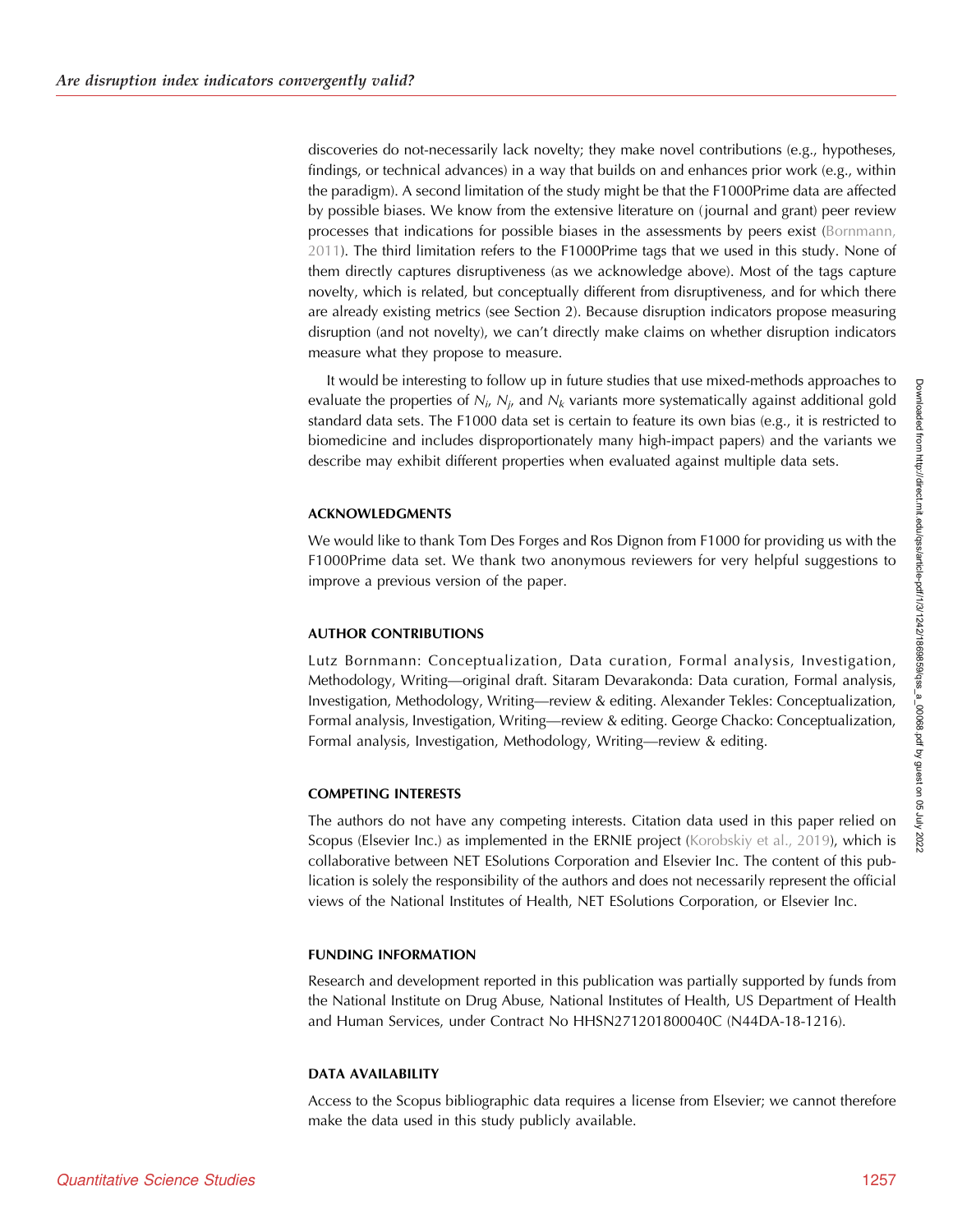#### <span id="page-16-0"></span>REFERENCES

- Afifi, A., May, S., & Clark, V. A. (2012). Practical multivariate analysis (5th ed.). Boca Raton, FL: CRC Press.
- Anon. (2005). Revolutionizing peer review? Nature Neuroscience, 8(4), 397–397.
- Azoulay, P. (2019). Small research teams "disrupt" science more radically than large ones. Nature, 566, 330–332.
- Baldwin, S. (2019). Psychological statistics and psychometrics using stata. College Station, TX: Stata Press.
- Bornmann, L. (2011). Scientific peer review. Annual Review of Information Science and Technology, 45, 199–245.
- Bornmann, L. (2015). Inter-rater reliability and convergent validity of F1000Prime peer review. Journal of the Association for Information Science and Technology, 66(12), 2415–2426.
- Bornmann, L., & Daniel, H.-D. (2008). What do citation counts measure? A review of studies on citing behavior. Journal of Documentation, 64(1), 45–80. [https://doi.org/10.1108/](https://doi.org/10.1108/00220410810844150) [00220410810844150](https://doi.org/10.1108/00220410810844150)
- Bornmann, L., & Leydesdorff, L. (2013). The validation of (advanced) bibliometric indicators through peer assessments: A comparative study using data from InCites and F1000. Journal of Informetrics, 7(2), 286–291. [https://doi.org/10.1016/j.joi.](https://doi.org/10.1016/j.joi.2012.12.003) [2012.12.003](https://doi.org/10.1016/j.joi.2012.12.003)
- Bornmann, L., Leydesdorff, L., & Mutz, R. (2013). The use of percentiles and percentile rank classes in the analysis of bibliometric data: Opportunities and limits. Journal of Informetrics, 7(1), 158–165. <https://doi.org/10.1016/j.joi.2012.10.001>
- Bornmann, L., & Tekles, A. (2019). Disruption index depends on length of citation window. El profesional de la información, 28(2), e280207. <https://doi.org/10.3145/epi.2019.mar.07>
- Bornmann, L., Tekles, A., Zhang, H. H., & Ye, F. Y. (2019). Do we measure novelty when we analyze unusual combinations of cited references? A validation study of bibliometric novelty indicators based on F1000Prime data. Journal of Informetrics, 13(4), 100979.
- Boudreau, K. J., Guinan, E. C., Lakhani, K. R., & Riedl, C. (2016). Looking across and looking beyond the knowledge frontier: Intellectual distance, novelty, and resource allocation in science. Management Science, 62(10), 2765–2783. [https://doi.org/10.1287/](https://doi.org/10.1287/mnsc.2015.2285) [mnsc.2015.2285](https://doi.org/10.1287/mnsc.2015.2285)
- Boyack, K., & Klavans, R. (2014). Atypical combinations are confounded by disciplinary effects. In E. Noyons (Ed.), Proceedings of the Science and Technology Indicators Conference 2014 Leiden: "Context Counts: Pathways to Master Big and Little Data" (pp. 64–70). Leiden: Universiteit Leiden.
- Bradley, J., Devarakonda, S., Davey, A., Korobskiy, D., Liu, S., Lakhdar-Hamina, D., … Chacko, G. (2020). Co-citations in context: Disciplinary heterogeneity is relevant. Quantitative Science Studies, 1(1), 264–276. [https://doi.org/10.1162/](https://doi.org/10.1162/qss_a_00007) [qss\\_a\\_00007](https://doi.org/10.1162/qss_a_00007)
- Bu, Y., Waltman, L., & Huang, Y. (2019). A multidimensional perspective on the citation impact of scientific publications. Retrieved February 6, 2019, from [https://arxiv.org/abs/1901.](https://arxiv.org/abs/1901.09663) [09663](https://arxiv.org/abs/1901.09663)
- Carayol, N., Lahatte, A., & Llopis, O. (2017). Novelty in science Proceedings of the Science, Technology, & Innovation Indicators Conference Open indicators: Innovation, participation and actor-based STI indicators. Paris, France.
- Casadevall, A., & Fang, F. C. (2016). Revolutionary science. mBio, 7(2), e00158. <https://doi.org/10.1128/mBio.00158-16>
- Cohen, J. (1988). Statistical power analysis for the behavioral sciences (2nd ed.). Hillsdale, NJ: Lawrence Erlbaum Associates.
- Deschacht, N., & Engels, T. E. (2014). Limited dependent variable models and probabilistic prediction in informetrics. In Y. Ding, R. Rousseau & D. Wolfram (Eds.), Measuring scholarly impact (pp. 193–214). Berlin: Springer.
- Du, J., Tang, X., & Wu, Y. (2016). The effects of research level and article type on the differences between citation metrics and F1000 recommendations. Journal of the Association for Information Science and Technology, 67(12), 3008–3021.
- Estes, Z., & Ward, T. B. (2002). The emergence of novel attributes in concept modification. Creativity Research Journal, 14(2), 149–156. [https://doi.org/10.1207/S15326934crj1402\\_2](https://doi.org/10.1207/S15326934crj1402_2)
- Foster, J. G., Rzhetsky, A., & Evans, J. A. (2015). Tradition and innovation in scientists' research strategies. American Sociological Review, 80(5), 875–908. [https://doi.org/10.1177/](https://doi.org/10.1177/0003122415601618) [0003122415601618](https://doi.org/10.1177/0003122415601618)
- Frank, S. A. (2009). The common patterns of nature. Journal of Evolutionary Biology, 22(8), 1563–1585. [https://doi.org/10.1111/](https://doi.org/10.1111/j.1420-9101.2009.01775.x) [j.1420-9101.2009.01775.x](https://doi.org/10.1111/j.1420-9101.2009.01775.x)
- Funk, R. J., & Owen-Smith, J. (2017). A dynamic network measure of technological change. Management Science, 63(3), 791–817. <https://doi.org/10.1287/mnsc.2015.2366>
- Gaskin, C. J., & Happell, B. (2014). On exploratory factor analysis: A review of recent evidence, an assessment of current practice, and recommendations for future use. International Journal of Nursing Studies, 51(3), 511–521. [https://doi.org/10.1016/j.](https://doi.org/10.1016/j.ijnurstu.2013.10.005) [ijnurstu.2013.10.005](https://doi.org/10.1016/j.ijnurstu.2013.10.005)
- Hanahan, D., & Weinberg, Robert A. (2011). Hallmarks of cancer: The next generation. Cell, 144(5), 646–674. [https://doi.org/10.1016/](https://doi.org/10.1016/j.cell.2011.02.013) [j.cell.2011.02.013](https://doi.org/10.1016/j.cell.2011.02.013)
- Hazen, A. (1914). Storage to be provided in impounding reservoirs for municipal water supply. Transactions of American Society of Civil Engineers, 77, 1539–1640.
- Hemlin, S., Allwood, C. M., Martin, B., & Mumford, M. D. (2013). Introduction: Why is leadership important for creativity in science, technology, and innovation. In S. Hemlin, C. M. Allwood, B. Martin & M. D. Mumford (Eds.), Creativity and leadership in science, technology, and innovation (pp. 1–26). New York, NY: Taylor & Francis.
- Hicks, D., Wouters, P., Waltman, L., de Rijcke, S., & Rafols, I. (2015). Bibliometrics: The Leiden Manifesto for research metrics. Nature, 520(7548), 429–431.
- Hilbe, J. M. (2014). Modelling count data. New York, NY: Cambridge University Press.
- Jemal, A., Siegel, R., Xu, J., & Ward, E. (2010). Cancer statistics, 2010. CA: A Cancer Journal for Clinicians, 60(5), 277–300. <https://doi.org/10.3322/caac.20073>
- Jennings, C. G. (2006). Quality and value: the true purpose of peer review. What you can't measure, you can't manage: The need for quantitative indicators in peer review. Retrieved July 6, 2006, from [http://www.nature.com/nature/peerreview/debate/](http://www.nature.com/nature/peerreview/debate/nature05032.html) [nature05032.html](http://www.nature.com/nature/peerreview/debate/nature05032.html)
- Kincaid, E. Z., Murata, S., Tanaka, K., & Rock, K. L. (2016). Specialized proteasome subunits have an essential role in the thymic selection of CD8+ T cells. Nature Immunology, 17(8), 938–945. <https://doi.org/10.1038/ni.3480>
- Korobskiy, D., Davey, A., Liu, S., Devarakonda, S., & Chacko, G. (2019). Enhanced Research Network Informatics (ERNIE) (Github Repository). Retrieved November 11, 2019, from [https://github.](https://github.com/NETESOLUTIONS/ERNIE) [com/NETESOLUTIONS/ERNIE](https://github.com/NETESOLUTIONS/ERNIE)
- Kourtis, N., Nikoletopoulou, V., & Tavernarakis, N. (2012). Small heat-shock proteins protect from heat-stroke-associated